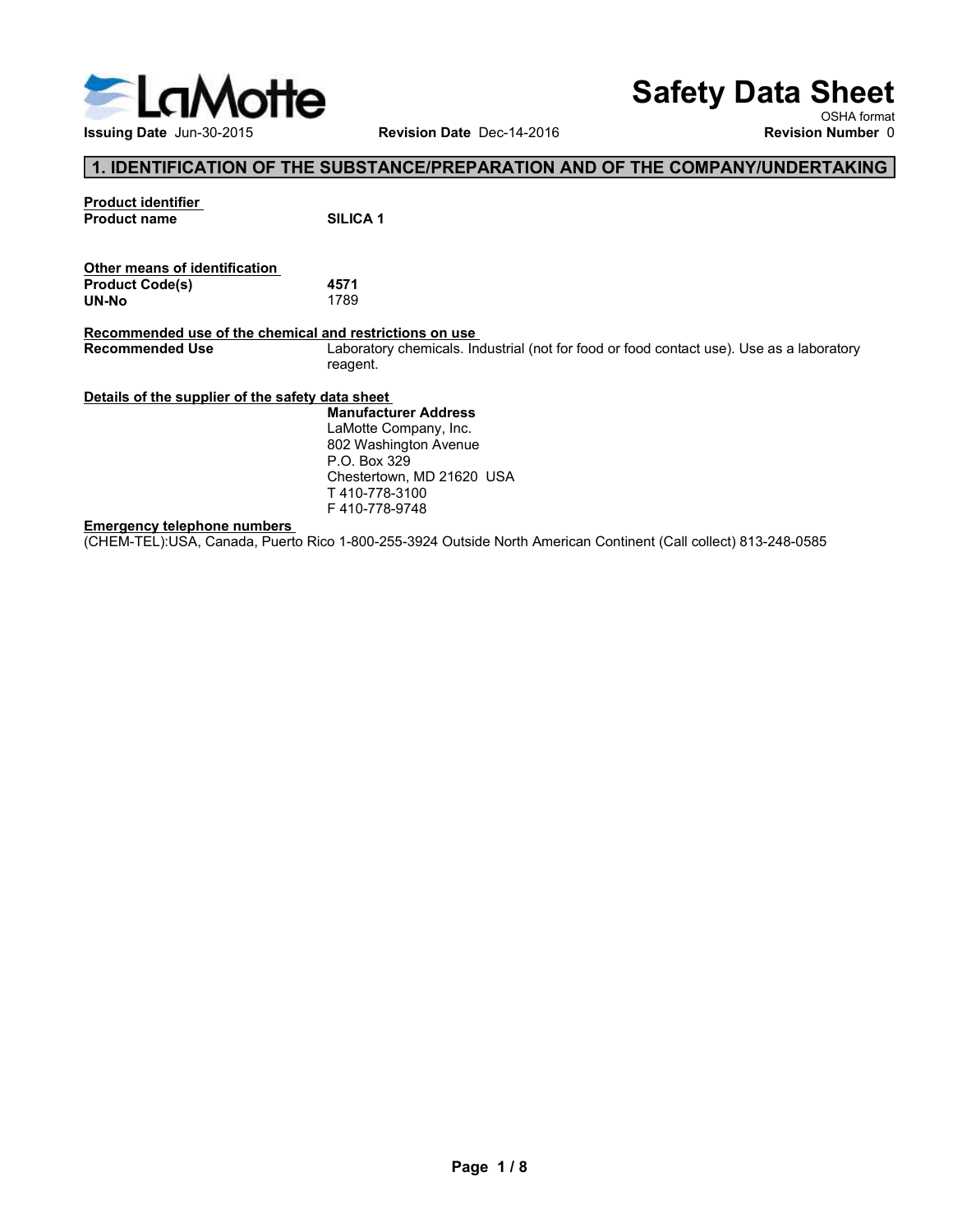# 2. HAZARDS IDENTIFICATION

| <b>Issuing Date</b><br>Jun-30-2015<br>2. HAZARDS IDENTIFICATION<br>Category 1<br>Category 1<br>Category 3<br><b>EMERGENCY OVERVIEW</b> |                           |  |
|----------------------------------------------------------------------------------------------------------------------------------------|---------------------------|--|
| 4571 *- SILICA 1                                                                                                                       |                           |  |
|                                                                                                                                        |                           |  |
|                                                                                                                                        |                           |  |
|                                                                                                                                        |                           |  |
|                                                                                                                                        |                           |  |
|                                                                                                                                        |                           |  |
|                                                                                                                                        |                           |  |
|                                                                                                                                        |                           |  |
|                                                                                                                                        |                           |  |
|                                                                                                                                        |                           |  |
| <b>Revision Date</b><br>Dec-14-2016                                                                                                    |                           |  |
|                                                                                                                                        |                           |  |
|                                                                                                                                        |                           |  |
|                                                                                                                                        |                           |  |
|                                                                                                                                        |                           |  |
|                                                                                                                                        |                           |  |
|                                                                                                                                        |                           |  |
|                                                                                                                                        |                           |  |
|                                                                                                                                        |                           |  |
| Serious eye damage/eye irritation<br>Serious eye damage/eye irritation<br>Specific target organ toxicity (single exposure)             |                           |  |
|                                                                                                                                        |                           |  |
|                                                                                                                                        | Skin corrosion/irritation |  |
|                                                                                                                                        |                           |  |
|                                                                                                                                        |                           |  |
|                                                                                                                                        |                           |  |
|                                                                                                                                        | <b>DANGER POISON</b>      |  |

# SERIO ANGLE AND SERIOR OF ENGLENCY OVERVIEW<br>
Serious eye damage/eye irritation<br>
Serious eye damage/eye irritation<br>
Serious eye damage/eye irritation<br>
Serious eye damage/eye irritation<br>
Category 1<br>
Category 1<br>
Category 1<br>
C Specific target organ toxicity (single exposure)<br>
Specific target organ toxicity (single exposure)<br>
EMERGENCY OVERVIEW<br>
Specific target organ toxicity (single exposure)<br>
Category 1<br>
Category 1<br>
Category 3<br>
Category 3<br>
Cate EMERGENCY OVERVIEW **EXERCT SCALL STATE STATE AT AND SERVIT SERVIT AND SERVIT SERVIT AND SERVIT SERVIT SERVIT SERVIT SERVIT SERVIT<br>
Specific target organ toxicity (single exposure)<br>
<b>EMERGENCY OVERVIEW**<br> **PREVENCE POISON**<br> **PREVENCE POISON**<br> Contest or sy damage or tritation<br>
Serious eye damage or tritation<br>
Serious eye damage or tritation<br>
Paperance Clear, colories<br>
Hazard statements<br>
Causes ververe skin burns and eye damage. May cause respiratory irritation. Serio corresponding. Wear protective gloves/protective gloves/protective gloves/protective clothing/expansions of the margin system of Catagory 3<br>
Spacific target organ toxicity (aingle exposure)<br>
Handle statements<br>
Causes Calegroy 3<br>
Specific target organ toxicity (single exposure)<br>
Categroy 3<br>
DANGER POISON<br>
FREERGENCY OVERVIEW<br>
Categroy 3<br>
Categroy 3<br>
Categroy 3<br>
Categroy 3<br>
Categroy 3<br>
Categroy 3<br>
Categroy 3<br>
Categroy 3<br>
Categroy 3<br>
Cate Detailed and the several minutes.<br>
IF IN EXAMPLE AND A CHANNE CHANNE CHANNE CHANNE CHANNE CHANNE CHANNE CHANNE CHANNE CHANNE CHANNE CHANNE CHANNE CHANNE CHANNE CHANNEL CHANNEL CHANNEL CHANNEL CHANNEL CHANNEL CHANNEL CHANNE **IF ON SER POISON**<br> **EMERGENCY OVERVIEW**<br> **EQUISE SERVIEW CONDUCTS**<br> **EQUISE SERVIEW CONDUCTS**<br> **Procession by Statements**<br> **Procession by Statements**<br> **Procession and Service immediately all and procession of the statemen IF INTERNATED:**<br> **IF INTERNATED:**<br> **Appearance** Clear, colories<br> **Precautionary Statements - Prevention**<br> **Precautionary Statements - Prevention**<br> **Precautionary Statements - Prevention**<br> **Predautionary Statements - Preve** Mazard statements<br>
Causes severe skin burns and eye damage. May cause respiratory irritation. May cause drowsiness or dizzin<br>
Causes severe skin burns and eye damage. May cause respiratory irritation. May cause drowsiness Hazard statements<br>
Causes severe skin burns and eye damage. May cause respiratory irritation. May cause drowshess or dizziness.<br> **Appearance** Clear, colories<br> **Properationary Statements - Prevention**<br>
Do not taste or swall Store local containers and the membership of the magnitude of the store of the state of the store of the store of the store of the state of the state of the store of the state of the state of the state of the state of the **Examples and Contents, and Contents, and Container to an approved waste disposed plant.**<br> **Dispose of contents of contents of contents of the anti-metallical plants in the contents of containing was protection disponses o** DANGER POISON 4571 \*- SILICA 1<br>
1997 - SILICA 1<br>
2. HAZARDS IDENTIFICATION<br>
Skin corrosion/irritation<br>
Serious eye damage/eye irritation<br>
Specific target organ toxicity (single exposure)<br>
EMERGENCY OVERVIEW<br>
DANGER POISON<br>
Hazard statem SILICA 1 Issuing Date<br>
Jun-30-2015<br>
Cause over 14-2016<br>
Sim corresion/irritation<br>
Sim corresion/irritation<br>
Sim corresion/irritation<br>
Sim corresion/irritation<br>
Sim corresion/irritation.<br>
Sim corresion/irritation.<br>
Causes v 2. HAZARDS IDENTIFICATION<br>
Serious eye damageleye irritation<br>
Serious eye damageleye irritation<br>
Specific target organ toxicity (single exposure)<br>
ANAGER POISON<br>
Hazard statements<br>
Causes severe skin burns and eye damage.

**Example 1:**<br>
Statements - Prevention<br>
wallow. Do not breathe dust/furne/gas/mist/vapors/spray. Wash face, hands and any exposed skin thoroughly after<br>
chemical colours content content provide content of a content of a wei Statements - Prevention<br>
Statements - Prevention<br>
Statements - Prevention Statements and the control of the scheme of the scheme of the<br>
Hydrochloric active gives protection and position of the solution of the set of the<br> reuse.

# Storage:

## Other Hazards

# 3. COMPOSITION/INFORMATION ON INGREDIENTS\*

| Chemical<br>name                   | . .<br>π<br>-                              | $^{\circ}$<br>Wei.<br>.<br>11 L -<br>'70 |
|------------------------------------|--------------------------------------------|------------------------------------------|
| ochloric acid <sup>.</sup><br>Hvdr | $\sim$ $\sim$<br>O <sup>21</sup><br>.<br>ີ |                                          |

# 4. FIRST AID MEASURES

| reuse.<br>doctor/physician if you feel unwell.<br>IF SWALLOWED:. Rinse mouth. Do NOT induce vomiting.                                                                         | IF ON SKIN (or hair): Remove immediately all contaminated clothing. Rinse skin with water. Wash contaminated clothing before<br>IF INHALED: Remove victim to fresh air and keep at rest in a position comfortable for breathing. Call a poison center or |          |
|-------------------------------------------------------------------------------------------------------------------------------------------------------------------------------|----------------------------------------------------------------------------------------------------------------------------------------------------------------------------------------------------------------------------------------------------------|----------|
| Storage:<br>Store locked up. Keep container tightly closed and in a well-ventilated place.<br>Disposal:<br>Dispose of contents/container to an approved waste disposal plant. |                                                                                                                                                                                                                                                          |          |
| <b>Other Hazards</b><br>May be harmful if swallowed.                                                                                                                          |                                                                                                                                                                                                                                                          |          |
|                                                                                                                                                                               | 3. COMPOSITION/INFORMATION ON INGREDIENTS*                                                                                                                                                                                                               |          |
| <b>Chemical name</b>                                                                                                                                                          | CAS#                                                                                                                                                                                                                                                     | Weight-% |
| Hydrochloric acid                                                                                                                                                             | 7647-01-0                                                                                                                                                                                                                                                | 10       |
|                                                                                                                                                                               |                                                                                                                                                                                                                                                          |          |
|                                                                                                                                                                               | <b>4. FIRST AID MEASURES</b>                                                                                                                                                                                                                             |          |
| <b>First Aid Measures</b>                                                                                                                                                     |                                                                                                                                                                                                                                                          |          |
| <b>General advice</b>                                                                                                                                                         | Do not get in eyes, on skin, or on clothing. Do not breathe dust/fume/gas/mist/vapors/spray.                                                                                                                                                             |          |
| Eye contact                                                                                                                                                                   | IF IN EYES: Rinse cautiously with water for several minutes. Remove contact lenses, if<br>present and easy to do. Continue rinsing. Seek immediate medical attention/advice.                                                                             |          |
|                                                                                                                                                                               | Page 2/8                                                                                                                                                                                                                                                 |          |
|                                                                                                                                                                               |                                                                                                                                                                                                                                                          |          |
|                                                                                                                                                                               |                                                                                                                                                                                                                                                          |          |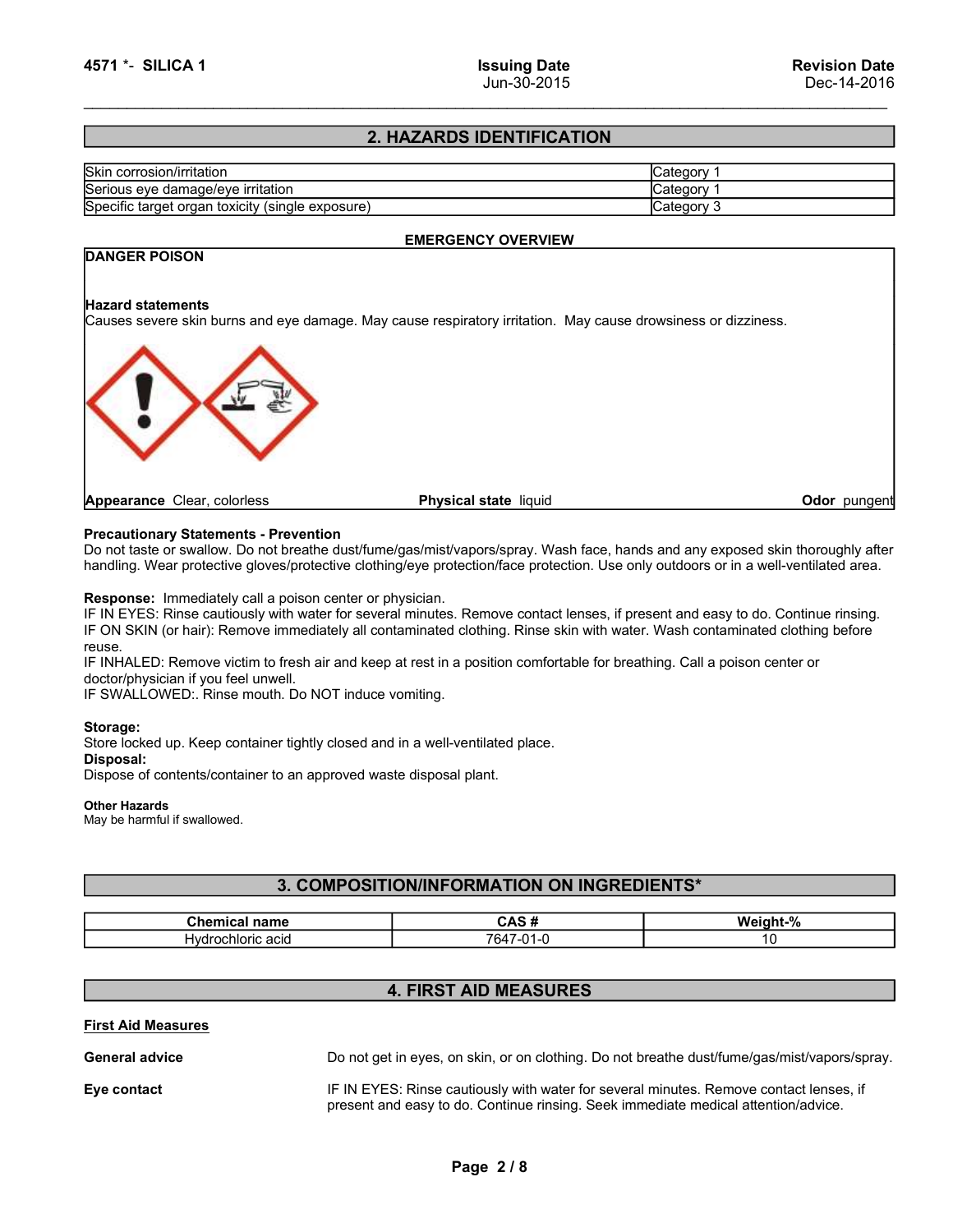| 4571 *- SILICA 1<br><b>Issuing Date</b><br><b>Revision Date</b><br>Jun-30-2015<br>Dec-14-2016                                                                                                                                                                                                                                                                                                                                                                          |
|------------------------------------------------------------------------------------------------------------------------------------------------------------------------------------------------------------------------------------------------------------------------------------------------------------------------------------------------------------------------------------------------------------------------------------------------------------------------|
| Wash off immediately with soap and plenty of water for at least 15 minutes. Take off<br><b>Skin contact</b><br>contaminated clothing and wash before reuse. Excess acid on skin can be neutralized with<br>a 2% solution of sodium bicarbonate in water. Call a physician immediately.                                                                                                                                                                                 |
| IF INHALED: Remove to fresh air and keep at rest in a position comfortable for breathing.<br><b>Inhalation</b><br>Give artificial respiration if victim is not breathing. Call a physician immediately.                                                                                                                                                                                                                                                                |
| Do NOT induce vomiting. Call a physician immediately. Clean mouth with water. Drink<br>Ingestion<br>plenty of water. Never give anything by mouth to an unconscious person.                                                                                                                                                                                                                                                                                            |
| Use personal protection recommended in Section 8. Do not use mouth-to-mouth method if<br>Self-protection of the first aider<br>victim ingested or inhaled the substance; give artificial respiration with the aid of a pocket<br>mask equipped with a one-way valve or other proper respiratory medical device. Ensure<br>that medical personnel are aware of the material(s) involved, take precautions to protect<br>themselves and prevent spread of contamination. |
| <b>5. FIREFIGHTING MEASURES</b>                                                                                                                                                                                                                                                                                                                                                                                                                                        |
| Suitable extinguishing media<br>Dry chemical, CO <sub>2</sub> , water spray or alcohol-resistant foam.                                                                                                                                                                                                                                                                                                                                                                 |
| Specific hazards arising from the chemical<br>Contact with most metals causes the formation of explosive and flammable hydrogen gas.                                                                                                                                                                                                                                                                                                                                   |
| Protective equipment and precautions for firefighters<br>As in any fire, wear self-contained breathing apparatus pressure-demand, MSHA/NIOSH (approved or equivalent) and full<br>protective gear.                                                                                                                                                                                                                                                                     |
| <b>6. ACCIDENTAL RELEASE MEASURES</b>                                                                                                                                                                                                                                                                                                                                                                                                                                  |
|                                                                                                                                                                                                                                                                                                                                                                                                                                                                        |
| Personal precautions, protective equipment and emergency procedures                                                                                                                                                                                                                                                                                                                                                                                                    |
| Ensure adequate ventilation. Use personal protective equipment. See section 8. Avoid<br><b>Personal precautions</b><br>contact with skin, eyes, and inhalation of vapors.                                                                                                                                                                                                                                                                                              |
| <b>Environmental precautions</b><br>See Section 12 for additional Ecological Information.                                                                                                                                                                                                                                                                                                                                                                              |

# 6. ACCIDENTAL RELEASE MEASURES

| <b>5. FIREFIGHTING MEASURES</b><br>Suitable extinguishing media<br>Dry chemical, CO <sub>2</sub> , water spray or alcohol-resistant foam.<br>Specific hazards arising from the chemical<br>Contact with most metals causes the formation of explosive and flammable hydrogen gas.<br>Protective equipment and precautions for firefighters<br>As in any fire, wear self-contained breathing apparatus pressure-demand, MSHA/NIOSH (approved or equivalent) and full<br>protective gear.<br><b>6. ACCIDENTAL RELEASE MEASURES</b><br>Personal precautions, protective equipment and emergency procedures<br>Ensure adequate ventilation. Use personal protective equipment. See section 8. Avoid<br><b>Personal precautions</b><br>contact with skin, eyes, and inhalation of vapors.<br><b>Environmental precautions</b><br>See Section 12 for additional Ecological Information.<br>Methods and material for containment and cleaning up<br>Contain and collect spillage with non-combustible absorbent material, (e.g. sand, earth,<br><b>Methods for containment</b><br>diatomaceous earth, vermiculite) and place in container for disposal according to local /<br>national regulations (see Section 13).<br>Neutralize spill with alkaline material (sodium bicarbonate), being careful to prevent<br>Methods for cleaning up<br>splattering, then containerize slurry and hold for later disposal. If local regulations permit,<br>dilute slurry with water and rinse to drain with excess water. After cleaning, flush away<br>traces with water.<br>7. HANDLING AND STORAGE<br><b>Precautions for safe handling</b><br>Handle in accordance with good industrial hygiene and safety practice. Prevent contact with<br><b>Handling</b><br>skin, eyes, and clothing. Do not taste or swallow. Do not eat, drink, or smoke when using<br>this product.<br>Conditions for safe storage, including any incompatibilities | Self-protection of the first aider | Use personal protection recommended in Section 8. Do not use mouth-to-mouth method if<br>victim ingested or inhaled the substance; give artificial respiration with the aid of a pocket<br>mask equipped with a one-way valve or other proper respiratory medical device. Ensure<br>that medical personnel are aware of the material(s) involved, take precautions to protect<br>themselves and prevent spread of contamination. |
|------------------------------------------------------------------------------------------------------------------------------------------------------------------------------------------------------------------------------------------------------------------------------------------------------------------------------------------------------------------------------------------------------------------------------------------------------------------------------------------------------------------------------------------------------------------------------------------------------------------------------------------------------------------------------------------------------------------------------------------------------------------------------------------------------------------------------------------------------------------------------------------------------------------------------------------------------------------------------------------------------------------------------------------------------------------------------------------------------------------------------------------------------------------------------------------------------------------------------------------------------------------------------------------------------------------------------------------------------------------------------------------------------------------------------------------------------------------------------------------------------------------------------------------------------------------------------------------------------------------------------------------------------------------------------------------------------------------------------------------------------------------------------------------------------------------------------------------------------------------------------------------------------------------------------|------------------------------------|----------------------------------------------------------------------------------------------------------------------------------------------------------------------------------------------------------------------------------------------------------------------------------------------------------------------------------------------------------------------------------------------------------------------------------|
|                                                                                                                                                                                                                                                                                                                                                                                                                                                                                                                                                                                                                                                                                                                                                                                                                                                                                                                                                                                                                                                                                                                                                                                                                                                                                                                                                                                                                                                                                                                                                                                                                                                                                                                                                                                                                                                                                                                              |                                    |                                                                                                                                                                                                                                                                                                                                                                                                                                  |
|                                                                                                                                                                                                                                                                                                                                                                                                                                                                                                                                                                                                                                                                                                                                                                                                                                                                                                                                                                                                                                                                                                                                                                                                                                                                                                                                                                                                                                                                                                                                                                                                                                                                                                                                                                                                                                                                                                                              |                                    |                                                                                                                                                                                                                                                                                                                                                                                                                                  |
|                                                                                                                                                                                                                                                                                                                                                                                                                                                                                                                                                                                                                                                                                                                                                                                                                                                                                                                                                                                                                                                                                                                                                                                                                                                                                                                                                                                                                                                                                                                                                                                                                                                                                                                                                                                                                                                                                                                              |                                    |                                                                                                                                                                                                                                                                                                                                                                                                                                  |
|                                                                                                                                                                                                                                                                                                                                                                                                                                                                                                                                                                                                                                                                                                                                                                                                                                                                                                                                                                                                                                                                                                                                                                                                                                                                                                                                                                                                                                                                                                                                                                                                                                                                                                                                                                                                                                                                                                                              |                                    |                                                                                                                                                                                                                                                                                                                                                                                                                                  |
|                                                                                                                                                                                                                                                                                                                                                                                                                                                                                                                                                                                                                                                                                                                                                                                                                                                                                                                                                                                                                                                                                                                                                                                                                                                                                                                                                                                                                                                                                                                                                                                                                                                                                                                                                                                                                                                                                                                              |                                    |                                                                                                                                                                                                                                                                                                                                                                                                                                  |
|                                                                                                                                                                                                                                                                                                                                                                                                                                                                                                                                                                                                                                                                                                                                                                                                                                                                                                                                                                                                                                                                                                                                                                                                                                                                                                                                                                                                                                                                                                                                                                                                                                                                                                                                                                                                                                                                                                                              |                                    |                                                                                                                                                                                                                                                                                                                                                                                                                                  |
|                                                                                                                                                                                                                                                                                                                                                                                                                                                                                                                                                                                                                                                                                                                                                                                                                                                                                                                                                                                                                                                                                                                                                                                                                                                                                                                                                                                                                                                                                                                                                                                                                                                                                                                                                                                                                                                                                                                              |                                    |                                                                                                                                                                                                                                                                                                                                                                                                                                  |
|                                                                                                                                                                                                                                                                                                                                                                                                                                                                                                                                                                                                                                                                                                                                                                                                                                                                                                                                                                                                                                                                                                                                                                                                                                                                                                                                                                                                                                                                                                                                                                                                                                                                                                                                                                                                                                                                                                                              |                                    |                                                                                                                                                                                                                                                                                                                                                                                                                                  |
|                                                                                                                                                                                                                                                                                                                                                                                                                                                                                                                                                                                                                                                                                                                                                                                                                                                                                                                                                                                                                                                                                                                                                                                                                                                                                                                                                                                                                                                                                                                                                                                                                                                                                                                                                                                                                                                                                                                              |                                    |                                                                                                                                                                                                                                                                                                                                                                                                                                  |
|                                                                                                                                                                                                                                                                                                                                                                                                                                                                                                                                                                                                                                                                                                                                                                                                                                                                                                                                                                                                                                                                                                                                                                                                                                                                                                                                                                                                                                                                                                                                                                                                                                                                                                                                                                                                                                                                                                                              |                                    |                                                                                                                                                                                                                                                                                                                                                                                                                                  |
|                                                                                                                                                                                                                                                                                                                                                                                                                                                                                                                                                                                                                                                                                                                                                                                                                                                                                                                                                                                                                                                                                                                                                                                                                                                                                                                                                                                                                                                                                                                                                                                                                                                                                                                                                                                                                                                                                                                              |                                    |                                                                                                                                                                                                                                                                                                                                                                                                                                  |
|                                                                                                                                                                                                                                                                                                                                                                                                                                                                                                                                                                                                                                                                                                                                                                                                                                                                                                                                                                                                                                                                                                                                                                                                                                                                                                                                                                                                                                                                                                                                                                                                                                                                                                                                                                                                                                                                                                                              |                                    |                                                                                                                                                                                                                                                                                                                                                                                                                                  |
|                                                                                                                                                                                                                                                                                                                                                                                                                                                                                                                                                                                                                                                                                                                                                                                                                                                                                                                                                                                                                                                                                                                                                                                                                                                                                                                                                                                                                                                                                                                                                                                                                                                                                                                                                                                                                                                                                                                              |                                    |                                                                                                                                                                                                                                                                                                                                                                                                                                  |
|                                                                                                                                                                                                                                                                                                                                                                                                                                                                                                                                                                                                                                                                                                                                                                                                                                                                                                                                                                                                                                                                                                                                                                                                                                                                                                                                                                                                                                                                                                                                                                                                                                                                                                                                                                                                                                                                                                                              |                                    |                                                                                                                                                                                                                                                                                                                                                                                                                                  |
|                                                                                                                                                                                                                                                                                                                                                                                                                                                                                                                                                                                                                                                                                                                                                                                                                                                                                                                                                                                                                                                                                                                                                                                                                                                                                                                                                                                                                                                                                                                                                                                                                                                                                                                                                                                                                                                                                                                              |                                    |                                                                                                                                                                                                                                                                                                                                                                                                                                  |
| temperature. Keep away from direct sunlight. Store away from incompatible materials. Keep<br>out of the reach of children.                                                                                                                                                                                                                                                                                                                                                                                                                                                                                                                                                                                                                                                                                                                                                                                                                                                                                                                                                                                                                                                                                                                                                                                                                                                                                                                                                                                                                                                                                                                                                                                                                                                                                                                                                                                                   | Storage:                           | Keep containers tightly closed in a dry, cool and well-ventilated place. Store at room                                                                                                                                                                                                                                                                                                                                           |
| Page 3/8                                                                                                                                                                                                                                                                                                                                                                                                                                                                                                                                                                                                                                                                                                                                                                                                                                                                                                                                                                                                                                                                                                                                                                                                                                                                                                                                                                                                                                                                                                                                                                                                                                                                                                                                                                                                                                                                                                                     |                                    |                                                                                                                                                                                                                                                                                                                                                                                                                                  |
|                                                                                                                                                                                                                                                                                                                                                                                                                                                                                                                                                                                                                                                                                                                                                                                                                                                                                                                                                                                                                                                                                                                                                                                                                                                                                                                                                                                                                                                                                                                                                                                                                                                                                                                                                                                                                                                                                                                              |                                    |                                                                                                                                                                                                                                                                                                                                                                                                                                  |
|                                                                                                                                                                                                                                                                                                                                                                                                                                                                                                                                                                                                                                                                                                                                                                                                                                                                                                                                                                                                                                                                                                                                                                                                                                                                                                                                                                                                                                                                                                                                                                                                                                                                                                                                                                                                                                                                                                                              |                                    |                                                                                                                                                                                                                                                                                                                                                                                                                                  |

# 7. HANDLING AND STORAGE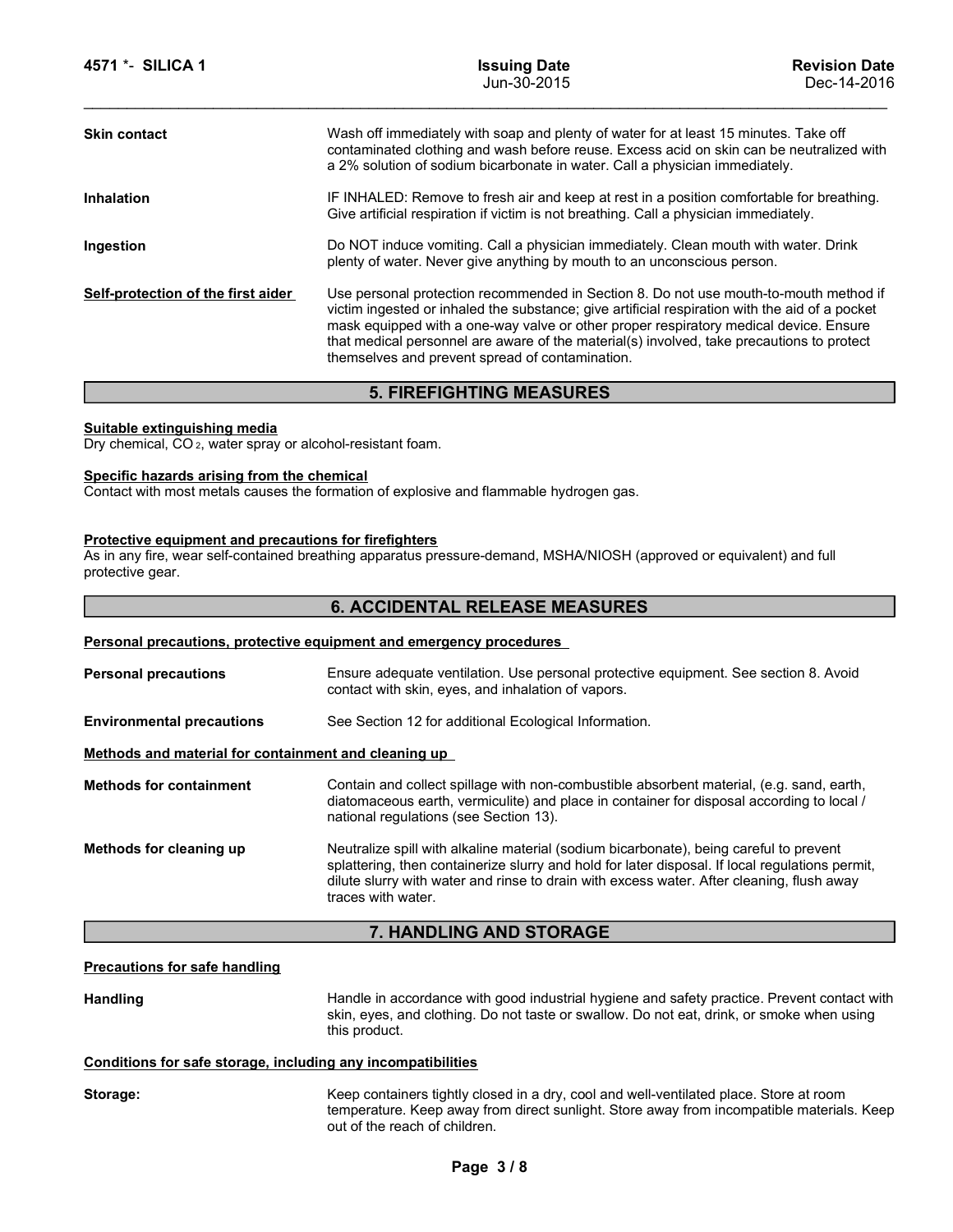1571 \*- SILICA 1 Issuing Date<br>
Jun-30-2015<br>
Incompatible Products Strong bases. Metals. Amines. Cyanides. Sulfides. Formaldehyde.

# EXECT 1 SILICA 1<br>
Incompatible Products<br>
Strong bases. Metals. Amines. Cyanides. Sulfides. Formaldehyde.<br>
Strong bases. Metals. Amines. Cyanides. Sulfides. Formaldehyde.<br>
Strong bases. Metals. Amines. Cyanides. Sulfides. F 8. EXPOSURE CONTROLS/PERSONAL PROTECTION

| 4571 *- SILICA 1                                                      |                                                                  | <b>Issuing Date</b><br>Jun-30-2015                              | <b>Revision Date</b><br>Dec-14-2016                            |  |
|-----------------------------------------------------------------------|------------------------------------------------------------------|-----------------------------------------------------------------|----------------------------------------------------------------|--|
|                                                                       |                                                                  |                                                                 |                                                                |  |
|                                                                       |                                                                  |                                                                 |                                                                |  |
| <b>Incompatible Products</b>                                          |                                                                  | Strong bases. Metals. Amines. Cyanides. Sulfides. Formaldehyde. |                                                                |  |
|                                                                       | 8. EXPOSURE CONTROLS/PERSONAL PROTECTION                         |                                                                 |                                                                |  |
| <b>Control parameters</b>                                             |                                                                  |                                                                 |                                                                |  |
| <b>Chemical name</b>                                                  | <b>ACGIH TLV</b>                                                 | <b>OSHA PEL</b>                                                 | <b>NIOSH IDLH</b>                                              |  |
| Hydrochloric acid<br>7647-01-0                                        | Ceiling: 2 ppm                                                   | Ceiling 5 ppm (7mg/m <sup>3</sup> )                             | IDLH: 50 ppm<br>Ceiling: 5 ppm<br>Ceiling: 7 mg/m <sup>3</sup> |  |
| Appropriate engineering controls                                      |                                                                  |                                                                 |                                                                |  |
| <b>Engineering Measures</b>                                           | <b>Showers</b><br>Eyewash stations<br>Ventilation systems.       |                                                                 |                                                                |  |
| Individual protection measures, such as personal protective equipment |                                                                  |                                                                 |                                                                |  |
| <b>Eye/Face Protection</b>                                            | Wear safety glasses with side shields (or goggles).              |                                                                 |                                                                |  |
| Skin and body protection                                              | Wear protective gloves/clothing. Neoprene gloves. Rubber gloves. |                                                                 |                                                                |  |

| <b>Engineering Measures</b> | Showers             |
|-----------------------------|---------------------|
|                             | Eyewash stations    |
|                             | Ventilation systems |

| 4571 *- SILICA 1                                                      |                                                                                                                     | <b>Issuing Date</b><br>Jun-30-2015                                                                                                                                                    | <b>Revision Date</b><br>Dec-14-2016                            |
|-----------------------------------------------------------------------|---------------------------------------------------------------------------------------------------------------------|---------------------------------------------------------------------------------------------------------------------------------------------------------------------------------------|----------------------------------------------------------------|
| <b>Incompatible Products</b>                                          |                                                                                                                     | Strong bases. Metals. Amines. Cyanides. Sulfides. Formaldehyde.                                                                                                                       |                                                                |
|                                                                       | 8. EXPOSURE CONTROLS/PERSONAL PROTECTION                                                                            |                                                                                                                                                                                       |                                                                |
| <b>Control parameters</b>                                             |                                                                                                                     |                                                                                                                                                                                       |                                                                |
| <b>Chemical name</b>                                                  | <b>ACGIH TLV</b>                                                                                                    | <b>OSHA PEL</b>                                                                                                                                                                       | <b>NIOSH IDLH</b>                                              |
| Hydrochloric acid<br>7647-01-0                                        | Ceiling: 2 ppm                                                                                                      | Ceiling 5 ppm (7mg/m <sup>3</sup> )                                                                                                                                                   | IDLH: 50 ppm<br>Ceiling: 5 ppm<br>Ceiling: 7 mg/m <sup>3</sup> |
| Appropriate engineering controls                                      |                                                                                                                     |                                                                                                                                                                                       |                                                                |
| <b>Engineering Measures</b>                                           | <b>Showers</b><br>Eyewash stations<br>Ventilation systems.                                                          |                                                                                                                                                                                       |                                                                |
| Individual protection measures, such as personal protective equipment |                                                                                                                     |                                                                                                                                                                                       |                                                                |
| <b>Eye/Face Protection</b>                                            | Wear safety glasses with side shields (or goggles).                                                                 |                                                                                                                                                                                       |                                                                |
| Skin and body protection                                              | Wear protective gloves/clothing. Neoprene gloves. Rubber gloves.                                                    |                                                                                                                                                                                       |                                                                |
| <b>Respiratory protection</b>                                         | When workers are facing concentrations above the exposure limit they must use<br>appropriate certified respirators. |                                                                                                                                                                                       |                                                                |
| <b>Hygiene Measures</b>                                               | the product.                                                                                                        | Handle in accordance with good industrial hygiene and safety practice. Do not eat, drink or<br>smoke when using this product. Wash hands before breaks and immediately after handling |                                                                |
|                                                                       | 9. PHYSICAL AND CHEMICAL PROPERTIES                                                                                 |                                                                                                                                                                                       |                                                                |
| Information on basic physical and chemical properties                 |                                                                                                                     |                                                                                                                                                                                       |                                                                |
| <b>Physical state</b>                                                 | liquid                                                                                                              |                                                                                                                                                                                       |                                                                |
| Appearance                                                            | Clear, colorless                                                                                                    | Odor                                                                                                                                                                                  | pungent                                                        |
| <b>Property</b>                                                       | Values                                                                                                              |                                                                                                                                                                                       |                                                                |
| рH<br>Melting point / freezing point                                  | <1<br>No information available                                                                                      |                                                                                                                                                                                       |                                                                |
| Roiling noint / hoiling range                                         | $ca$ 101 °C / 214 °F                                                                                                |                                                                                                                                                                                       |                                                                |

# 9. PHYSICAL AND CHEMICAL PROPERTIES

| Individual protection measures, such as personal protective equipment<br>Wear safety glasses with side shields (or goggles).<br>Wear protective gloves/clothing. Neoprene gloves. Rubber gloves.<br>When workers are facing concentrations above the exposure limit they must use<br>appropriate certified respirators.<br>Handle in accordance with good industrial hygiene and safety practice. Do not eat, drink or<br>smoke when using this product. Wash hands before breaks and immediately after handling<br>the product.<br>9. PHYSICAL AND CHEMICAL PROPERTIES<br>Information on basic physical and chemical properties<br>liquid<br>Clear, colorless<br>Values<br>$<$ 1<br>No information available<br>ca 101 °C / 214 °F<br>Not Applicable<br>No information available | Odor<br>Remarks • Method                                                                                                                                             | pungent |          |
|-----------------------------------------------------------------------------------------------------------------------------------------------------------------------------------------------------------------------------------------------------------------------------------------------------------------------------------------------------------------------------------------------------------------------------------------------------------------------------------------------------------------------------------------------------------------------------------------------------------------------------------------------------------------------------------------------------------------------------------------------------------------------------------|----------------------------------------------------------------------------------------------------------------------------------------------------------------------|---------|----------|
|                                                                                                                                                                                                                                                                                                                                                                                                                                                                                                                                                                                                                                                                                                                                                                                   |                                                                                                                                                                      |         |          |
|                                                                                                                                                                                                                                                                                                                                                                                                                                                                                                                                                                                                                                                                                                                                                                                   |                                                                                                                                                                      |         |          |
|                                                                                                                                                                                                                                                                                                                                                                                                                                                                                                                                                                                                                                                                                                                                                                                   |                                                                                                                                                                      |         |          |
|                                                                                                                                                                                                                                                                                                                                                                                                                                                                                                                                                                                                                                                                                                                                                                                   |                                                                                                                                                                      |         |          |
|                                                                                                                                                                                                                                                                                                                                                                                                                                                                                                                                                                                                                                                                                                                                                                                   |                                                                                                                                                                      |         |          |
|                                                                                                                                                                                                                                                                                                                                                                                                                                                                                                                                                                                                                                                                                                                                                                                   |                                                                                                                                                                      |         |          |
|                                                                                                                                                                                                                                                                                                                                                                                                                                                                                                                                                                                                                                                                                                                                                                                   |                                                                                                                                                                      |         |          |
|                                                                                                                                                                                                                                                                                                                                                                                                                                                                                                                                                                                                                                                                                                                                                                                   |                                                                                                                                                                      |         |          |
|                                                                                                                                                                                                                                                                                                                                                                                                                                                                                                                                                                                                                                                                                                                                                                                   |                                                                                                                                                                      |         |          |
|                                                                                                                                                                                                                                                                                                                                                                                                                                                                                                                                                                                                                                                                                                                                                                                   |                                                                                                                                                                      |         |          |
|                                                                                                                                                                                                                                                                                                                                                                                                                                                                                                                                                                                                                                                                                                                                                                                   |                                                                                                                                                                      |         |          |
|                                                                                                                                                                                                                                                                                                                                                                                                                                                                                                                                                                                                                                                                                                                                                                                   |                                                                                                                                                                      |         |          |
|                                                                                                                                                                                                                                                                                                                                                                                                                                                                                                                                                                                                                                                                                                                                                                                   |                                                                                                                                                                      |         |          |
|                                                                                                                                                                                                                                                                                                                                                                                                                                                                                                                                                                                                                                                                                                                                                                                   |                                                                                                                                                                      |         |          |
|                                                                                                                                                                                                                                                                                                                                                                                                                                                                                                                                                                                                                                                                                                                                                                                   |                                                                                                                                                                      |         |          |
|                                                                                                                                                                                                                                                                                                                                                                                                                                                                                                                                                                                                                                                                                                                                                                                   |                                                                                                                                                                      |         |          |
|                                                                                                                                                                                                                                                                                                                                                                                                                                                                                                                                                                                                                                                                                                                                                                                   |                                                                                                                                                                      |         |          |
| No information available                                                                                                                                                                                                                                                                                                                                                                                                                                                                                                                                                                                                                                                                                                                                                          |                                                                                                                                                                      |         |          |
| No information available                                                                                                                                                                                                                                                                                                                                                                                                                                                                                                                                                                                                                                                                                                                                                          |                                                                                                                                                                      |         |          |
| No information available<br>No information available                                                                                                                                                                                                                                                                                                                                                                                                                                                                                                                                                                                                                                                                                                                              |                                                                                                                                                                      |         |          |
|                                                                                                                                                                                                                                                                                                                                                                                                                                                                                                                                                                                                                                                                                                                                                                                   |                                                                                                                                                                      |         |          |
| 1 (water = $1$ )<br>Soluble                                                                                                                                                                                                                                                                                                                                                                                                                                                                                                                                                                                                                                                                                                                                                       |                                                                                                                                                                      |         |          |
| No information available                                                                                                                                                                                                                                                                                                                                                                                                                                                                                                                                                                                                                                                                                                                                                          |                                                                                                                                                                      |         |          |
| No information available                                                                                                                                                                                                                                                                                                                                                                                                                                                                                                                                                                                                                                                                                                                                                          |                                                                                                                                                                      |         |          |
|                                                                                                                                                                                                                                                                                                                                                                                                                                                                                                                                                                                                                                                                                                                                                                                   |                                                                                                                                                                      |         |          |
|                                                                                                                                                                                                                                                                                                                                                                                                                                                                                                                                                                                                                                                                                                                                                                                   |                                                                                                                                                                      |         |          |
|                                                                                                                                                                                                                                                                                                                                                                                                                                                                                                                                                                                                                                                                                                                                                                                   |                                                                                                                                                                      |         |          |
|                                                                                                                                                                                                                                                                                                                                                                                                                                                                                                                                                                                                                                                                                                                                                                                   |                                                                                                                                                                      |         |          |
|                                                                                                                                                                                                                                                                                                                                                                                                                                                                                                                                                                                                                                                                                                                                                                                   |                                                                                                                                                                      |         |          |
|                                                                                                                                                                                                                                                                                                                                                                                                                                                                                                                                                                                                                                                                                                                                                                                   |                                                                                                                                                                      |         |          |
|                                                                                                                                                                                                                                                                                                                                                                                                                                                                                                                                                                                                                                                                                                                                                                                   |                                                                                                                                                                      |         |          |
|                                                                                                                                                                                                                                                                                                                                                                                                                                                                                                                                                                                                                                                                                                                                                                                   |                                                                                                                                                                      |         |          |
|                                                                                                                                                                                                                                                                                                                                                                                                                                                                                                                                                                                                                                                                                                                                                                                   | No information available<br>No information available<br>No information available<br>No information available<br>No information available<br>No information available |         | Page 4/8 |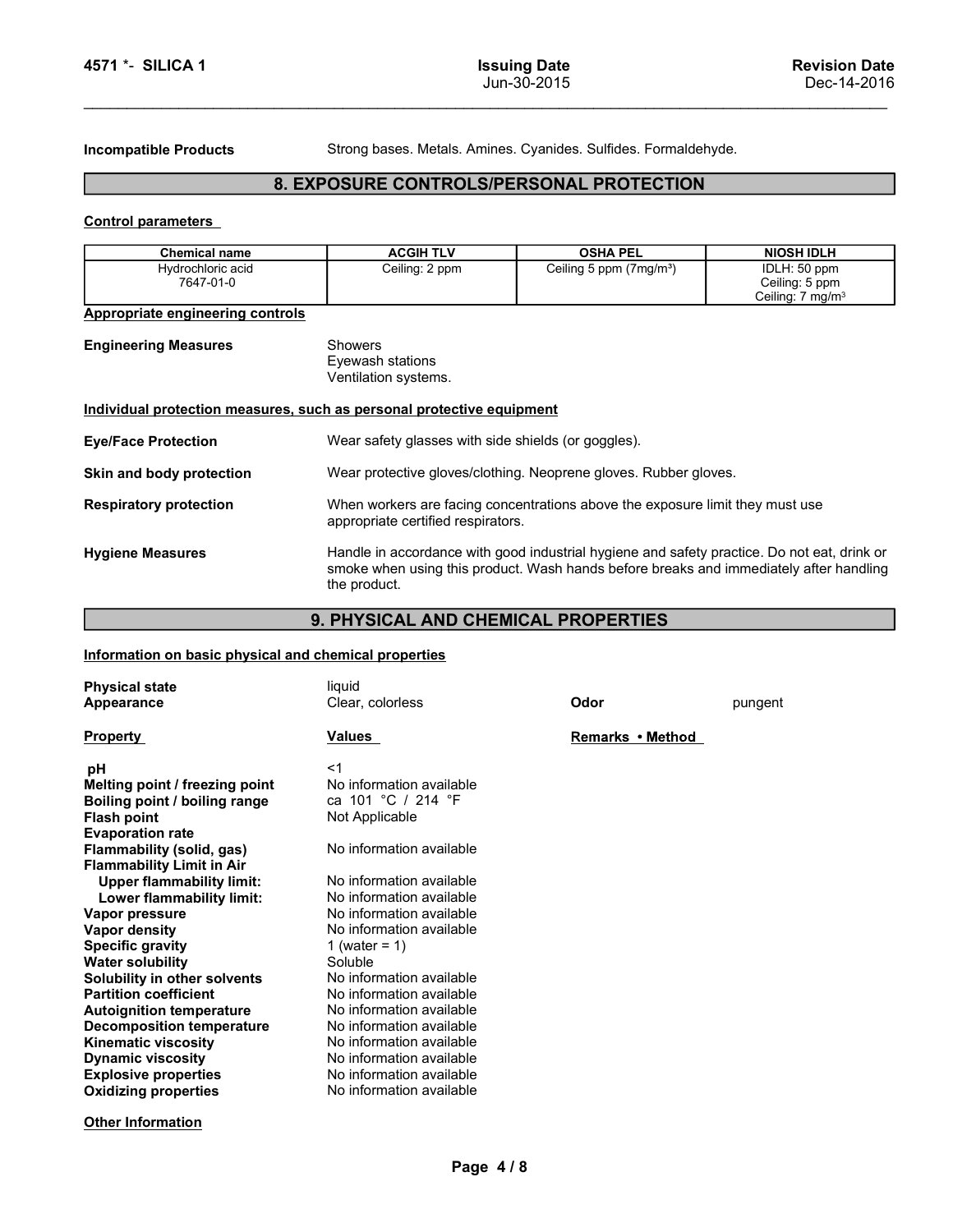| 4571 *- SILICA 1       | <b>Issuing Date</b>                                                                    | <b>Revision Date</b> |  |  |
|------------------------|----------------------------------------------------------------------------------------|----------------------|--|--|
|                        | Jun-30-2015                                                                            | Dec-14-2016          |  |  |
| <b>Softening point</b> | No information available                                                               |                      |  |  |
| Molecular weight       | No information available                                                               |                      |  |  |
| VOC Content (%)        | No information available                                                               |                      |  |  |
| <b>Density</b>         | No information available<br>No information available                                   |                      |  |  |
| <b>Bulk density</b>    |                                                                                        |                      |  |  |
|                        | <b>10. STABILITY AND REACTIVITY</b>                                                    |                      |  |  |
| <b>Stability</b>       | Stable under normal conditions of use and storage.                                     |                      |  |  |
|                        | Thermal ovidative decempeoition produces toxic oblaring goe and flammable budrogen goe |                      |  |  |

# 10. STABILITY AND REACTIVITY

| <b>Issuing Date</b><br><b>Revision Date</b><br>Jun-30-2015<br>Dec-14-2016<br>No information available<br>No information available<br>No information available<br>No information available<br>No information available<br><b>10. STABILITY AND REACTIVITY</b><br>Stable under normal conditions of use and storage.<br>Thermal oxidative decomposition produces toxic chlorine gas and flammable hydrogen gas.<br>May react with metals to produce flammable hydrogen gas.<br>Hazardous polymerization does not occur.<br>Excessive heat. Incompatible products. Direct sunlight.<br>Strong bases. Metals. Amines. Cyanides. Sulfides. Formaldehyde.<br>Hazardous decomposition products Chlorine gas. Hydrogen gas. Hydrogen chloride.<br><b>11. TOXICOLOGICAL INFORMATION</b><br>Information on likely routes of exposure<br><b>Inhalation LC50</b><br><b>ATEmix (oral)</b><br><b>ATEmix (dermal)</b><br>$> 5010$ mg/kg (Rabbit)<br>238 - 277 mg/kg (Rat)<br>Hydrochloric acid<br>$= 1.68$ mg/L (Rat) 1 h<br>Information on toxicological effects<br>Hydrochloric acid is classified by IARC as Group 3 - not classifiable as to its carcinogenicity<br>to humans.<br><b>NTP</b><br><b>ACGIH</b><br><b>IARC</b><br><b>OSHA</b><br>Group 3<br>Not Established<br>Not Established<br>X<br>7647-01-0<br>Chronic exposure to corrosive mists or vapors may cause erosion of the teeth. Prolonged<br>contact causes serious tissue damage.<br>2,380.00 mg/kg<br><b>ATEmix (oral)</b><br><b>ATEmix (dermal)</b><br>50,100.00 mg/kg<br><b>ATEmix (inhalation-dust/mist)</b><br>5.01 mg/l<br><b>12. ECOLOGICAL INFORMATION</b><br><b>Ecotoxicity</b><br><b>Chemical name</b><br><b>Toxicity to Algae</b><br><b>Toxicity to Fish</b><br>Daphnia Magna (Water Flea) |                                                                                                        |  |  |  |  |  |  |  |
|------------------------------------------------------------------------------------------------------------------------------------------------------------------------------------------------------------------------------------------------------------------------------------------------------------------------------------------------------------------------------------------------------------------------------------------------------------------------------------------------------------------------------------------------------------------------------------------------------------------------------------------------------------------------------------------------------------------------------------------------------------------------------------------------------------------------------------------------------------------------------------------------------------------------------------------------------------------------------------------------------------------------------------------------------------------------------------------------------------------------------------------------------------------------------------------------------------------------------------------------------------------------------------------------------------------------------------------------------------------------------------------------------------------------------------------------------------------------------------------------------------------------------------------------------------------------------------------------------------------------------------------------------------------------------------------------------------------------------------------------------------|--------------------------------------------------------------------------------------------------------|--|--|--|--|--|--|--|
|                                                                                                                                                                                                                                                                                                                                                                                                                                                                                                                                                                                                                                                                                                                                                                                                                                                                                                                                                                                                                                                                                                                                                                                                                                                                                                                                                                                                                                                                                                                                                                                                                                                                                                                                                            |                                                                                                        |  |  |  |  |  |  |  |
|                                                                                                                                                                                                                                                                                                                                                                                                                                                                                                                                                                                                                                                                                                                                                                                                                                                                                                                                                                                                                                                                                                                                                                                                                                                                                                                                                                                                                                                                                                                                                                                                                                                                                                                                                            | 4571 *- SILICA 1                                                                                       |  |  |  |  |  |  |  |
|                                                                                                                                                                                                                                                                                                                                                                                                                                                                                                                                                                                                                                                                                                                                                                                                                                                                                                                                                                                                                                                                                                                                                                                                                                                                                                                                                                                                                                                                                                                                                                                                                                                                                                                                                            | Softening point<br>Molecular weight<br><b>VOC Content (%)</b><br><b>Density</b><br><b>Bulk density</b> |  |  |  |  |  |  |  |
|                                                                                                                                                                                                                                                                                                                                                                                                                                                                                                                                                                                                                                                                                                                                                                                                                                                                                                                                                                                                                                                                                                                                                                                                                                                                                                                                                                                                                                                                                                                                                                                                                                                                                                                                                            |                                                                                                        |  |  |  |  |  |  |  |
|                                                                                                                                                                                                                                                                                                                                                                                                                                                                                                                                                                                                                                                                                                                                                                                                                                                                                                                                                                                                                                                                                                                                                                                                                                                                                                                                                                                                                                                                                                                                                                                                                                                                                                                                                            | <b>Stability</b><br><b>Hazardous Reactions</b>                                                         |  |  |  |  |  |  |  |
|                                                                                                                                                                                                                                                                                                                                                                                                                                                                                                                                                                                                                                                                                                                                                                                                                                                                                                                                                                                                                                                                                                                                                                                                                                                                                                                                                                                                                                                                                                                                                                                                                                                                                                                                                            | <b>Hazardous polymerization</b>                                                                        |  |  |  |  |  |  |  |
|                                                                                                                                                                                                                                                                                                                                                                                                                                                                                                                                                                                                                                                                                                                                                                                                                                                                                                                                                                                                                                                                                                                                                                                                                                                                                                                                                                                                                                                                                                                                                                                                                                                                                                                                                            | <b>Conditions to avoid</b>                                                                             |  |  |  |  |  |  |  |
|                                                                                                                                                                                                                                                                                                                                                                                                                                                                                                                                                                                                                                                                                                                                                                                                                                                                                                                                                                                                                                                                                                                                                                                                                                                                                                                                                                                                                                                                                                                                                                                                                                                                                                                                                            | Incompatible materials                                                                                 |  |  |  |  |  |  |  |
|                                                                                                                                                                                                                                                                                                                                                                                                                                                                                                                                                                                                                                                                                                                                                                                                                                                                                                                                                                                                                                                                                                                                                                                                                                                                                                                                                                                                                                                                                                                                                                                                                                                                                                                                                            |                                                                                                        |  |  |  |  |  |  |  |
|                                                                                                                                                                                                                                                                                                                                                                                                                                                                                                                                                                                                                                                                                                                                                                                                                                                                                                                                                                                                                                                                                                                                                                                                                                                                                                                                                                                                                                                                                                                                                                                                                                                                                                                                                            |                                                                                                        |  |  |  |  |  |  |  |
|                                                                                                                                                                                                                                                                                                                                                                                                                                                                                                                                                                                                                                                                                                                                                                                                                                                                                                                                                                                                                                                                                                                                                                                                                                                                                                                                                                                                                                                                                                                                                                                                                                                                                                                                                            |                                                                                                        |  |  |  |  |  |  |  |
|                                                                                                                                                                                                                                                                                                                                                                                                                                                                                                                                                                                                                                                                                                                                                                                                                                                                                                                                                                                                                                                                                                                                                                                                                                                                                                                                                                                                                                                                                                                                                                                                                                                                                                                                                            | <b>Component identification</b>                                                                        |  |  |  |  |  |  |  |
|                                                                                                                                                                                                                                                                                                                                                                                                                                                                                                                                                                                                                                                                                                                                                                                                                                                                                                                                                                                                                                                                                                                                                                                                                                                                                                                                                                                                                                                                                                                                                                                                                                                                                                                                                            | <b>Chemical name</b>                                                                                   |  |  |  |  |  |  |  |
|                                                                                                                                                                                                                                                                                                                                                                                                                                                                                                                                                                                                                                                                                                                                                                                                                                                                                                                                                                                                                                                                                                                                                                                                                                                                                                                                                                                                                                                                                                                                                                                                                                                                                                                                                            | 7647-01-0                                                                                              |  |  |  |  |  |  |  |
|                                                                                                                                                                                                                                                                                                                                                                                                                                                                                                                                                                                                                                                                                                                                                                                                                                                                                                                                                                                                                                                                                                                                                                                                                                                                                                                                                                                                                                                                                                                                                                                                                                                                                                                                                            |                                                                                                        |  |  |  |  |  |  |  |
|                                                                                                                                                                                                                                                                                                                                                                                                                                                                                                                                                                                                                                                                                                                                                                                                                                                                                                                                                                                                                                                                                                                                                                                                                                                                                                                                                                                                                                                                                                                                                                                                                                                                                                                                                            | Carcinogenicity                                                                                        |  |  |  |  |  |  |  |
|                                                                                                                                                                                                                                                                                                                                                                                                                                                                                                                                                                                                                                                                                                                                                                                                                                                                                                                                                                                                                                                                                                                                                                                                                                                                                                                                                                                                                                                                                                                                                                                                                                                                                                                                                            | Chemical name                                                                                          |  |  |  |  |  |  |  |
|                                                                                                                                                                                                                                                                                                                                                                                                                                                                                                                                                                                                                                                                                                                                                                                                                                                                                                                                                                                                                                                                                                                                                                                                                                                                                                                                                                                                                                                                                                                                                                                                                                                                                                                                                            | Hydrochloric acid                                                                                      |  |  |  |  |  |  |  |
|                                                                                                                                                                                                                                                                                                                                                                                                                                                                                                                                                                                                                                                                                                                                                                                                                                                                                                                                                                                                                                                                                                                                                                                                                                                                                                                                                                                                                                                                                                                                                                                                                                                                                                                                                            | <b>Chronic toxicity</b>                                                                                |  |  |  |  |  |  |  |
|                                                                                                                                                                                                                                                                                                                                                                                                                                                                                                                                                                                                                                                                                                                                                                                                                                                                                                                                                                                                                                                                                                                                                                                                                                                                                                                                                                                                                                                                                                                                                                                                                                                                                                                                                            |                                                                                                        |  |  |  |  |  |  |  |
|                                                                                                                                                                                                                                                                                                                                                                                                                                                                                                                                                                                                                                                                                                                                                                                                                                                                                                                                                                                                                                                                                                                                                                                                                                                                                                                                                                                                                                                                                                                                                                                                                                                                                                                                                            |                                                                                                        |  |  |  |  |  |  |  |
|                                                                                                                                                                                                                                                                                                                                                                                                                                                                                                                                                                                                                                                                                                                                                                                                                                                                                                                                                                                                                                                                                                                                                                                                                                                                                                                                                                                                                                                                                                                                                                                                                                                                                                                                                            |                                                                                                        |  |  |  |  |  |  |  |
|                                                                                                                                                                                                                                                                                                                                                                                                                                                                                                                                                                                                                                                                                                                                                                                                                                                                                                                                                                                                                                                                                                                                                                                                                                                                                                                                                                                                                                                                                                                                                                                                                                                                                                                                                            |                                                                                                        |  |  |  |  |  |  |  |

# 11. TOXICOLOGICAL INFORMATION

| <b>Chemical name</b> | <b>ATEmix (oral)</b>                  | <b>ATEmix (dermal)</b> | <b>Inhalation LC50</b>               |
|----------------------|---------------------------------------|------------------------|--------------------------------------|
| Hydrochloric acid    | 238 -<br>077<br>Rat<br>mg/kg<br>ا ے ا | 5010 mg/kg<br>Rabbit   | 1 h<br>Rat )<br>l .68 mg/L<br>-<br>- |
| 7647-01-0            |                                       |                        |                                      |

|                                                                                        |                                           |                                                  |                                       | TT. TOXICOLOGICAL INFORMATION                  |                                                                                                 |  |
|----------------------------------------------------------------------------------------|-------------------------------------------|--------------------------------------------------|---------------------------------------|------------------------------------------------|-------------------------------------------------------------------------------------------------|--|
| Information on likely routes of exposure                                               |                                           |                                                  |                                       |                                                |                                                                                                 |  |
| <b>Component identification</b>                                                        |                                           |                                                  |                                       |                                                |                                                                                                 |  |
| Chemical name                                                                          |                                           | <b>ATEmix (oral)</b>                             |                                       | <b>ATEmix (dermal)</b>                         | <b>Inhalation LC50</b>                                                                          |  |
| <b>Hydrochloric</b> acid<br>7647-01-0                                                  |                                           | 238 - 277 mg/kg (Rat)                            |                                       | > 5010 mg/kg (Rabbit)                          | $= 1.68$ mg/L (Rat) 1 h                                                                         |  |
| Information on toxicological effects                                                   |                                           |                                                  |                                       |                                                |                                                                                                 |  |
| Carcinogenicity                                                                        |                                           | to humans.                                       |                                       |                                                | Hydrochloric acid is classified by IARC as Group 3 - not classifiable as to its carcinogenicity |  |
| <b>Chemical name</b>                                                                   | <b>ACGIH</b>                              |                                                  | <b>IARC</b>                           | <b>NTP</b>                                     | <b>OSHA</b>                                                                                     |  |
| Hydrochloric acid<br>7647-01-0                                                         | Not Established                           |                                                  | Group 3                               | Not Established                                | $\times$                                                                                        |  |
| <b>Chronic toxicity</b>                                                                |                                           |                                                  | contact causes serious tissue damage. |                                                | Chronic exposure to corrosive mists or vapors may cause erosion of the teeth. Prolonged         |  |
| <b>ATEmix (oral)</b><br><b>ATEmix (dermal)</b><br><b>ATEmix (inhalation-dust/mist)</b> |                                           | 2,380.00 mg/kg<br>50,100.00 mg/kg<br>$5.01$ mg/l |                                       |                                                |                                                                                                 |  |
|                                                                                        |                                           |                                                  | <b>12. ECOLOGICAL INFORMATION</b>     |                                                |                                                                                                 |  |
| <b>Ecotoxicity</b>                                                                     |                                           |                                                  |                                       |                                                |                                                                                                 |  |
| <b>Chemical name</b>                                                                   |                                           |                                                  | <b>Toxicity to Algae</b>              | <b>Toxicity to Fish</b>                        | Daphnia Magna (Water Flea)                                                                      |  |
| Hydrochloric acid<br>7647-01-0                                                         |                                           |                                                  | Not Established                       | 282: 96 h Gambusia affinis mg/L<br>LC50 static | Not Established                                                                                 |  |
| Persistence and degradability<br>No information available.                             |                                           |                                                  |                                       |                                                |                                                                                                 |  |
| <b>Bioaccumulation/Accumulation</b><br>No information available.                       |                                           |                                                  |                                       |                                                |                                                                                                 |  |
|                                                                                        |                                           |                                                  |                                       | Log Pow                                        |                                                                                                 |  |
|                                                                                        | <b>Chemical name</b><br>Hydrochloric acid |                                                  |                                       | Not Established                                |                                                                                                 |  |

| ATEmix (oral)                 | 2,380.00 mg/kg  |
|-------------------------------|-----------------|
| ATEmix (dermal)               | 50,100.00 mg/kg |
| ATEmix (inhalation-dust/mist) | $5.01$ ma/l     |

# 12. ECOLOGICAL INFORMATION

# **Ecotoxicity**

| <b>ATEmix (oral)</b><br><b>ATEmix (dermal)</b><br><b>ATEmix (inhalation-dust/mist)</b>                                                | 2,380.00 mg/kg<br>50,100.00 mg/kg<br>5.01 mg/l |                                                |                            |
|---------------------------------------------------------------------------------------------------------------------------------------|------------------------------------------------|------------------------------------------------|----------------------------|
|                                                                                                                                       | <b>12. ECOLOGICAL INFORMATION</b>              |                                                |                            |
| <b>Ecotoxicity</b>                                                                                                                    |                                                |                                                |                            |
| <b>Chemical name</b>                                                                                                                  | <b>Toxicity to Algae</b>                       | <b>Toxicity to Fish</b>                        | Daphnia Magna (Water Flea) |
| Hydrochloric acid<br>7647-01-0                                                                                                        | Not Established                                | 282: 96 h Gambusia affinis mg/L<br>LC50 static | Not Established            |
| <b>Persistence and degradability</b><br>No information available.<br><b>Bioaccumulation/Accumulation</b><br>No information available. |                                                |                                                |                            |
| <b>Chemical name</b>                                                                                                                  |                                                | Log Pow                                        |                            |
| Hydrochloric acid<br>7647-01-0                                                                                                        |                                                | Not Established                                |                            |
|                                                                                                                                       | Page 5/8                                       |                                                |                            |

# **Bioaccumulation/Accumulation**<br>No information available.

| Chemical<br>' name | <b>Log Pow</b>                           |  |
|--------------------|------------------------------------------|--|
| Hvdrochloric acid  | NIO <sup>t</sup><br>lished<br>.ntah<br>w |  |
| 7647-01-L          |                                          |  |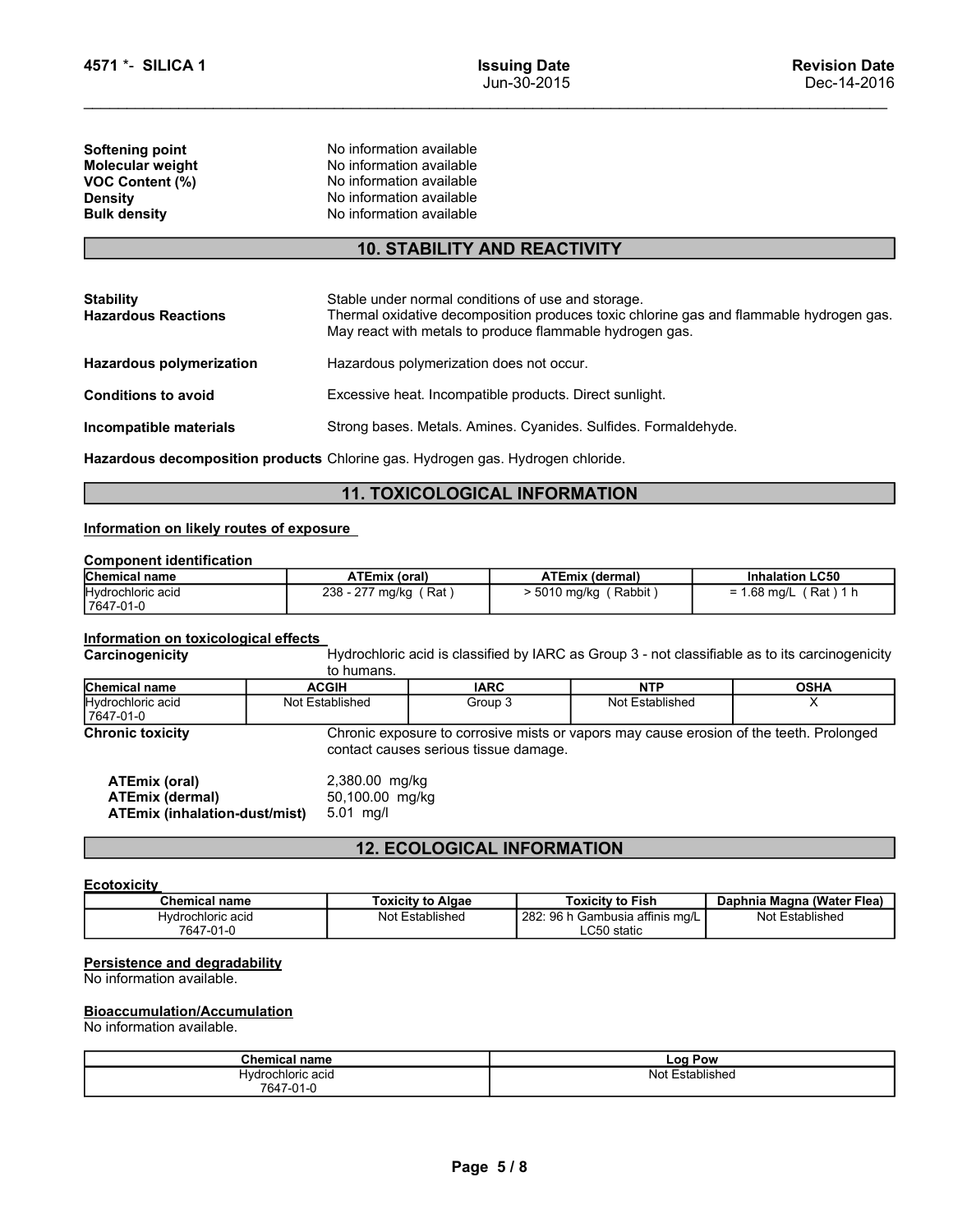# 4571 \*- SILICA 1 lssuing Date<br>
Jun-30-2015<br>
13. DISPOSAL CONSIDERATIONS 13. DISPOSAL CONSIDERATIONS

**EXECUTE AND SERVISION DREE ACTS AND SERVISION DREE ACTS AND SERVISION DREE ACTS AND SERVISION DREE ACTS AND SERVISION DREAD TO SURFOSAL CONSIDERATIONS<br>
Disposal Methods Dispose according to federal, state, and local regul Example 13. DISPOSAL CONSIDERATIONS**<br>
Use -14-2016<br>
13. DISPOSAL CONSIDERATIONS<br>
Dispose according to federal, state, and local regulations. If permitted, neutralize reagent<br>
with sodium bicarbonate/sodium carbonate, add **ring Date**<br>
Jun-30-2015<br>
Dec-14-2016<br> **13. DISPOSAL CONSIDERATIONS**<br>
Dispose according to federal, state, and local regulations. If permitted, neutralize reagent<br>
with social multiplaces water.<br>
Do not reuse empty contain

| 4571 *- SILICA 1               |                 | <b>Issuing Date</b><br>Jun-30-2015                                                                                            |                               | <b>Revision Date</b><br>Dec-14-2016 |
|--------------------------------|-----------------|-------------------------------------------------------------------------------------------------------------------------------|-------------------------------|-------------------------------------|
|                                |                 |                                                                                                                               |                               |                                     |
|                                |                 | <b>13. DISPOSAL CONSIDERATIONS</b>                                                                                            |                               |                                     |
| <b>Disposal Methods</b>        |                 | Dispose according to federal, state, and local regulations. If permitted, neutralize reagent                                  |                               |                                     |
|                                |                 | with sodium bicarbonate/sodium carbonate, add slurry to large volume of water to dilute,<br>rinse to drain with excess water. |                               |                                     |
| <b>Contaminated packaging</b>  |                 | Do not reuse empty containers.                                                                                                |                               |                                     |
|                                |                 | <b>RCRA - Basis for Listing</b>                                                                                               | <b>RCRA - D Series Wastes</b> | <b>RCRA - U Series Wastes</b>       |
| <b>Chemical name</b>           | <b>RCRA</b>     |                                                                                                                               |                               |                                     |
| Hydrochloric acid<br>7647-01-0 | Not Established |                                                                                                                               | Not Established               | Not Established                     |

| 4571 *- SILICA 1                                       |                                                        | <b>Issuing Date</b><br>Jun-30-2015                                                                                                                                                                                            |                                                     | <b>Revision Date</b><br>Dec-14-2016              |
|--------------------------------------------------------|--------------------------------------------------------|-------------------------------------------------------------------------------------------------------------------------------------------------------------------------------------------------------------------------------|-----------------------------------------------------|--------------------------------------------------|
|                                                        |                                                        | <b>13. DISPOSAL CONSIDERATIONS</b>                                                                                                                                                                                            |                                                     |                                                  |
| <b>Disposal Methods</b>                                |                                                        | Dispose according to federal, state, and local regulations. If permitted, neutralize reagent<br>with sodium bicarbonate/sodium carbonate, add slurry to large volume of water to dilute,<br>rinse to drain with excess water. |                                                     |                                                  |
| <b>Contaminated packaging</b>                          |                                                        | Do not reuse empty containers.                                                                                                                                                                                                |                                                     |                                                  |
|                                                        |                                                        |                                                                                                                                                                                                                               |                                                     |                                                  |
| <b>Chemical name</b><br>Hydrochloric acid<br>7647-01-0 | <b>RCRA</b><br>Not Established                         | <b>RCRA - Basis for Listing</b>                                                                                                                                                                                               | <b>RCRA - D Series Wastes</b><br>Not Established    | <b>RCRA - U Series Wastes</b><br>Not Established |
| <b>Chemical name</b>                                   | <b>RCRA - Halogenated</b>                              | <b>RCRA - P Series Wastes</b>                                                                                                                                                                                                 | <b>RCRA - F Series Wastes</b>                       | <b>RCRA - K Series Wastes</b>                    |
| Hydrochloric acid<br>7647-01-0                         | <b>Organic Compounds</b><br>Not Established            | Not Established                                                                                                                                                                                                               | Not Established                                     | Not Established                                  |
|                                                        |                                                        |                                                                                                                                                                                                                               |                                                     |                                                  |
|                                                        | <b>Chemical name</b><br>Hydrochloric acid<br>7647-01-0 |                                                                                                                                                                                                                               | <b>California Hazardous Waste Status</b><br>$\star$ |                                                  |

| <b>Chemical name</b>           | California<br><b>Hazardous Waste Status</b> |
|--------------------------------|---------------------------------------------|
| Hvdrochloric acid<br>7647-01-0 |                                             |

# 14. TRANSPORT INFORMATION

| <b>Disposal Methods</b><br>Dispose according to federal, state, and local regulations. If permitted, neutralize reagent<br>with sodium bicarbonate/sodium carbonate, add slurry to large volume of water to dilute,<br>rinse to drain with excess water.<br>Do not reuse empty containers.<br><b>Chemical name</b><br><b>RCRA</b><br><b>RCRA - Basis for Listing</b><br><b>RCRA - D Series Wastes</b><br>Hydrochloric acid<br>Not Established<br>Not Established<br>Not Established<br>7647-01-0<br><b>Chemical name</b><br><b>RCRA - Halogenated</b><br><b>RCRA - P Series Wastes</b><br><b>RCRA - F Series Wastes</b><br><b>Organic Compounds</b><br>Hydrochloric acid<br>Not Established<br>Not Established<br>Not Established<br>Not Established<br>7647-01-0<br><b>California Hazardous Waste Status</b><br><b>Chemical name</b><br>Hydrochloric acid<br>$^{\star}$ .<br>7647-01-0<br><b>14. TRANSPORT INFORMATION</b><br>Proper shipping name<br><b>HYDROCHLORIC ACID</b><br>UN-No<br>1789<br><b>Hazard Class</b><br>8<br>Ш<br>Packing group<br>5000<br><b>Reportable Quantity (RQ)</b><br><b>UN-No</b><br>1789<br>Proper shipping name<br><b>HYDROCHLORIC ACID</b><br><b>Hazard Class</b><br>8<br>Ш<br>Packing group<br>UN-No<br>1789<br><b>HYDROCHLORIC ACID</b><br>Proper shipping name<br><b>Hazard Class</b><br>8<br>Ш<br>Packing group<br>1789<br>UN-No<br><b>HYDROCHLORIC ACID</b><br>Proper shipping name<br><b>Hazard Class</b><br>8<br>Ш<br><b>Packing group</b><br>1789<br>UN-No<br><b>HYDROCHLORIC ACID</b><br>Proper shipping name<br><b>Hazard Class</b><br>8<br><b>Packing group</b><br>Ш<br><b>15. REGULATORY INFORMATION</b><br>Complies<br>Complies<br>Page 6/8 |                               | <u> 13. DISPOSAL CONSIDERATIONS</u> |  |                               |
|-----------------------------------------------------------------------------------------------------------------------------------------------------------------------------------------------------------------------------------------------------------------------------------------------------------------------------------------------------------------------------------------------------------------------------------------------------------------------------------------------------------------------------------------------------------------------------------------------------------------------------------------------------------------------------------------------------------------------------------------------------------------------------------------------------------------------------------------------------------------------------------------------------------------------------------------------------------------------------------------------------------------------------------------------------------------------------------------------------------------------------------------------------------------------------------------------------------------------------------------------------------------------------------------------------------------------------------------------------------------------------------------------------------------------------------------------------------------------------------------------------------------------------------------------------------------------------------------------------------------------------------------------------------------------------------------|-------------------------------|-------------------------------------|--|-------------------------------|
|                                                                                                                                                                                                                                                                                                                                                                                                                                                                                                                                                                                                                                                                                                                                                                                                                                                                                                                                                                                                                                                                                                                                                                                                                                                                                                                                                                                                                                                                                                                                                                                                                                                                                         |                               |                                     |  |                               |
| <b>DOT</b><br><b>IATA</b><br><b>IMDG/IMO</b><br><b>ADR</b><br><b>International Inventories</b><br><b>TSCA</b><br><b>DSL/NDSL</b>                                                                                                                                                                                                                                                                                                                                                                                                                                                                                                                                                                                                                                                                                                                                                                                                                                                                                                                                                                                                                                                                                                                                                                                                                                                                                                                                                                                                                                                                                                                                                        | <b>Contaminated packaging</b> |                                     |  |                               |
|                                                                                                                                                                                                                                                                                                                                                                                                                                                                                                                                                                                                                                                                                                                                                                                                                                                                                                                                                                                                                                                                                                                                                                                                                                                                                                                                                                                                                                                                                                                                                                                                                                                                                         |                               |                                     |  | <b>RCRA - U Series Wastes</b> |
|                                                                                                                                                                                                                                                                                                                                                                                                                                                                                                                                                                                                                                                                                                                                                                                                                                                                                                                                                                                                                                                                                                                                                                                                                                                                                                                                                                                                                                                                                                                                                                                                                                                                                         |                               |                                     |  |                               |
|                                                                                                                                                                                                                                                                                                                                                                                                                                                                                                                                                                                                                                                                                                                                                                                                                                                                                                                                                                                                                                                                                                                                                                                                                                                                                                                                                                                                                                                                                                                                                                                                                                                                                         |                               |                                     |  | <b>RCRA - K Series Wastes</b> |
|                                                                                                                                                                                                                                                                                                                                                                                                                                                                                                                                                                                                                                                                                                                                                                                                                                                                                                                                                                                                                                                                                                                                                                                                                                                                                                                                                                                                                                                                                                                                                                                                                                                                                         |                               |                                     |  |                               |
|                                                                                                                                                                                                                                                                                                                                                                                                                                                                                                                                                                                                                                                                                                                                                                                                                                                                                                                                                                                                                                                                                                                                                                                                                                                                                                                                                                                                                                                                                                                                                                                                                                                                                         |                               |                                     |  |                               |
|                                                                                                                                                                                                                                                                                                                                                                                                                                                                                                                                                                                                                                                                                                                                                                                                                                                                                                                                                                                                                                                                                                                                                                                                                                                                                                                                                                                                                                                                                                                                                                                                                                                                                         |                               |                                     |  |                               |
|                                                                                                                                                                                                                                                                                                                                                                                                                                                                                                                                                                                                                                                                                                                                                                                                                                                                                                                                                                                                                                                                                                                                                                                                                                                                                                                                                                                                                                                                                                                                                                                                                                                                                         |                               |                                     |  |                               |
|                                                                                                                                                                                                                                                                                                                                                                                                                                                                                                                                                                                                                                                                                                                                                                                                                                                                                                                                                                                                                                                                                                                                                                                                                                                                                                                                                                                                                                                                                                                                                                                                                                                                                         |                               |                                     |  |                               |
|                                                                                                                                                                                                                                                                                                                                                                                                                                                                                                                                                                                                                                                                                                                                                                                                                                                                                                                                                                                                                                                                                                                                                                                                                                                                                                                                                                                                                                                                                                                                                                                                                                                                                         |                               |                                     |  |                               |
|                                                                                                                                                                                                                                                                                                                                                                                                                                                                                                                                                                                                                                                                                                                                                                                                                                                                                                                                                                                                                                                                                                                                                                                                                                                                                                                                                                                                                                                                                                                                                                                                                                                                                         |                               |                                     |  |                               |
|                                                                                                                                                                                                                                                                                                                                                                                                                                                                                                                                                                                                                                                                                                                                                                                                                                                                                                                                                                                                                                                                                                                                                                                                                                                                                                                                                                                                                                                                                                                                                                                                                                                                                         |                               |                                     |  |                               |
|                                                                                                                                                                                                                                                                                                                                                                                                                                                                                                                                                                                                                                                                                                                                                                                                                                                                                                                                                                                                                                                                                                                                                                                                                                                                                                                                                                                                                                                                                                                                                                                                                                                                                         |                               |                                     |  |                               |
|                                                                                                                                                                                                                                                                                                                                                                                                                                                                                                                                                                                                                                                                                                                                                                                                                                                                                                                                                                                                                                                                                                                                                                                                                                                                                                                                                                                                                                                                                                                                                                                                                                                                                         |                               |                                     |  |                               |
|                                                                                                                                                                                                                                                                                                                                                                                                                                                                                                                                                                                                                                                                                                                                                                                                                                                                                                                                                                                                                                                                                                                                                                                                                                                                                                                                                                                                                                                                                                                                                                                                                                                                                         |                               |                                     |  |                               |
|                                                                                                                                                                                                                                                                                                                                                                                                                                                                                                                                                                                                                                                                                                                                                                                                                                                                                                                                                                                                                                                                                                                                                                                                                                                                                                                                                                                                                                                                                                                                                                                                                                                                                         |                               |                                     |  |                               |
|                                                                                                                                                                                                                                                                                                                                                                                                                                                                                                                                                                                                                                                                                                                                                                                                                                                                                                                                                                                                                                                                                                                                                                                                                                                                                                                                                                                                                                                                                                                                                                                                                                                                                         |                               |                                     |  |                               |

# 15. REGULATORY INFORMATION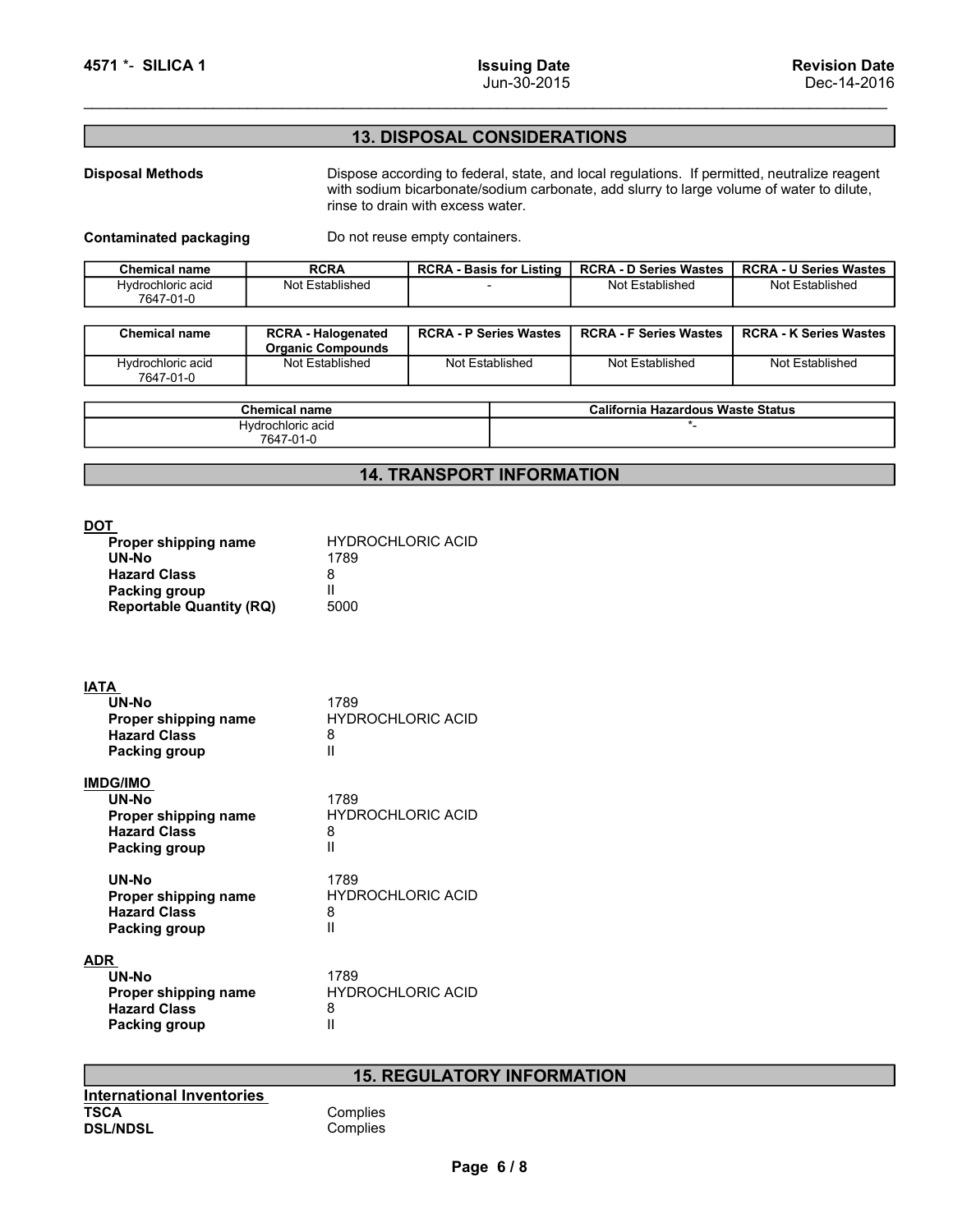| 4571 *- SILICA 1                                                |                                                                                                                                                       | <b>Issuing Date</b><br>Jun-30-2015                                                                                                                                                                                                                                 | <b>Revision Date</b><br>Dec-14-2016 |
|-----------------------------------------------------------------|-------------------------------------------------------------------------------------------------------------------------------------------------------|--------------------------------------------------------------------------------------------------------------------------------------------------------------------------------------------------------------------------------------------------------------------|-------------------------------------|
| <b>EINECS/ELINCS</b>                                            | Complies                                                                                                                                              |                                                                                                                                                                                                                                                                    |                                     |
| <b>ENCS</b>                                                     | Complies                                                                                                                                              |                                                                                                                                                                                                                                                                    |                                     |
| <b>IECSC</b>                                                    | Complies                                                                                                                                              |                                                                                                                                                                                                                                                                    |                                     |
| KECL<br><b>PICCS</b>                                            | Complies<br>Complies                                                                                                                                  |                                                                                                                                                                                                                                                                    |                                     |
| <b>AICS</b>                                                     | Complies                                                                                                                                              |                                                                                                                                                                                                                                                                    |                                     |
| <u>Legend:</u>                                                  |                                                                                                                                                       |                                                                                                                                                                                                                                                                    |                                     |
|                                                                 | TSCA - United States Toxic Substances Control Act Section 8(b) Inventory<br>DSL/NDSL - Canadian Domestic Substances List/Non-Domestic Substances List |                                                                                                                                                                                                                                                                    |                                     |
| <b>ENCS</b> - Japan Existing and New Chemical Substances        |                                                                                                                                                       | EINECS/ELINCS - European Inventory of Existing Chemical Substances/European List of Notified Chemical Substances                                                                                                                                                   |                                     |
| <b>IECSC</b> - China Inventory of Existing Chemical Substances  |                                                                                                                                                       |                                                                                                                                                                                                                                                                    |                                     |
| <b>KECL</b> - Korean Existing and Evaluated Chemical Substances |                                                                                                                                                       |                                                                                                                                                                                                                                                                    |                                     |
| AICS - Australian Inventory of Chemical Substances              | <b>PICCS</b> - Philippines Inventory of Chemicals and Chemical Substances                                                                             |                                                                                                                                                                                                                                                                    |                                     |
| US Federal Regulations                                          |                                                                                                                                                       |                                                                                                                                                                                                                                                                    |                                     |
| <u>SARA 313</u>                                                 |                                                                                                                                                       |                                                                                                                                                                                                                                                                    |                                     |
|                                                                 |                                                                                                                                                       | Section 313 of Title III of the Superfund Amendments and Reauthorization Act of 1986 (SARA). This product contains a chemical<br>or chemicals which are subject to the reporting requirements of the Act and Title 40 of the Code of Federal Regulations, Part 372 |                                     |
|                                                                 |                                                                                                                                                       |                                                                                                                                                                                                                                                                    |                                     |

# SARA 313

| 4571 *- SILICA 1                                                                                                                                                                                                                                                                                                                                                                                                                                                                                                                                                                                                                 |                                                          |                               | <b>Issuing Date</b><br>Jun-30-2015 |                                  |  | <b>Revision Date</b><br>Dec-14-2016         |
|----------------------------------------------------------------------------------------------------------------------------------------------------------------------------------------------------------------------------------------------------------------------------------------------------------------------------------------------------------------------------------------------------------------------------------------------------------------------------------------------------------------------------------------------------------------------------------------------------------------------------------|----------------------------------------------------------|-------------------------------|------------------------------------|----------------------------------|--|---------------------------------------------|
| <b>EINECS/ELINCS</b><br><b>ENCS</b><br><b>IECSC</b><br><b>KECL</b><br><b>PICCS</b>                                                                                                                                                                                                                                                                                                                                                                                                                                                                                                                                               | Complies<br>Complies<br>Complies<br>Complies<br>Complies |                               |                                    |                                  |  |                                             |
| <b>AICS</b><br><u>Legend:</u><br>TSCA - United States Toxic Substances Control Act Section 8(b) Inventory<br>DSL/NDSL - Canadian Domestic Substances List/Non-Domestic Substances List<br>EINECS/ELINCS - European Inventory of Existing Chemical Substances/European List of Notified Chemical Substances<br><b>ENCS</b> - Japan Existing and New Chemical Substances<br><b>IECSC</b> - China Inventory of Existing Chemical Substances<br>KECL - Korean Existing and Evaluated Chemical Substances<br>PICCS - Philippines Inventory of Chemicals and Chemical Substances<br>AICS - Australian Inventory of Chemical Substances | Complies                                                 |                               |                                    |                                  |  |                                             |
| <b>US Federal Regulations</b>                                                                                                                                                                                                                                                                                                                                                                                                                                                                                                                                                                                                    |                                                          |                               |                                    |                                  |  |                                             |
| <b>SARA 313</b><br>Section 313 of Title III of the Superfund Amendments and Reauthorization Act of 1986 (SARA). This product contains a chemical<br>or chemicals which are subject to the reporting requirements of the Act and Title 40 of the Code of Federal Regulations, Part 372                                                                                                                                                                                                                                                                                                                                            |                                                          |                               |                                    |                                  |  |                                             |
|                                                                                                                                                                                                                                                                                                                                                                                                                                                                                                                                                                                                                                  | <b>Chemical name</b>                                     |                               | SARA 313 - Threshold Values %      |                                  |  |                                             |
|                                                                                                                                                                                                                                                                                                                                                                                                                                                                                                                                                                                                                                  | Hydrochloric acid                                        |                               |                                    | 1.0                              |  |                                             |
| SARA 311/312 Hazard Categories                                                                                                                                                                                                                                                                                                                                                                                                                                                                                                                                                                                                   | 7647-01-0                                                |                               |                                    |                                  |  |                                             |
| Acute health hazard<br><b>Chronic Health Hazard</b><br><b>Fire hazard</b><br>Sudden release of pressure hazard<br><b>Reactive Hazard</b>                                                                                                                                                                                                                                                                                                                                                                                                                                                                                         |                                                          | Yes<br>Yes<br>No<br>No<br>No  |                                    |                                  |  |                                             |
| <b>CWA (Clean Water Act)</b><br>This product contains the following substances which are regulated pollutants pursuant to the Clean Water Act (40 CFR 122.21<br>and 40 CFR 122.42)                                                                                                                                                                                                                                                                                                                                                                                                                                               |                                                          |                               |                                    |                                  |  |                                             |
| <b>Chemical name</b>                                                                                                                                                                                                                                                                                                                                                                                                                                                                                                                                                                                                             | <b>CWA - Reportable</b><br>Quantities                    | <b>CWA - Toxic Pollutants</b> |                                    | <b>CWA - Priority Pollutants</b> |  | <b>CWA - Hazardous</b><br><b>Substances</b> |
| Hydrochloric acid<br>7647-01-0                                                                                                                                                                                                                                                                                                                                                                                                                                                                                                                                                                                                   | 5000 lb                                                  | Not Established               |                                    | Not Established                  |  | X                                           |
| <b>CERCLA</b><br>This material, as supplied, contains one or more substances regulated as a hazardous substance under the Comprehensive<br>Environmental Response Compensation and Liability Act (CERCLA) (40 CFR 302)                                                                                                                                                                                                                                                                                                                                                                                                           |                                                          |                               |                                    |                                  |  |                                             |
| <b>Chemical name</b><br>Hydrochloric acid                                                                                                                                                                                                                                                                                                                                                                                                                                                                                                                                                                                        | <b>Hazardous Substances RQs</b><br>5000 lb               |                               |                                    | <b>CERCLA/SARA RQ</b><br>5000 lb |  | RQ<br>RQ 5000 lb final RQ                   |
| 7647-01-0                                                                                                                                                                                                                                                                                                                                                                                                                                                                                                                                                                                                                        |                                                          |                               |                                    |                                  |  | RQ 2270 kg final RQ                         |
| <b>US State Regulations</b>                                                                                                                                                                                                                                                                                                                                                                                                                                                                                                                                                                                                      |                                                          |                               |                                    |                                  |  |                                             |
| This product does not contain any Proposition 65 chemicals.                                                                                                                                                                                                                                                                                                                                                                                                                                                                                                                                                                      |                                                          |                               |                                    |                                  |  |                                             |
|                                                                                                                                                                                                                                                                                                                                                                                                                                                                                                                                                                                                                                  | <b>Chemical name</b>                                     |                               |                                    | <b>California Proposition 65</b> |  |                                             |
|                                                                                                                                                                                                                                                                                                                                                                                                                                                                                                                                                                                                                                  | Hydrochloric acid<br>7647-01-0                           |                               |                                    | Not Established                  |  |                                             |
| <b>U.S. State Right-to-Know Regulations</b>                                                                                                                                                                                                                                                                                                                                                                                                                                                                                                                                                                                      |                                                          |                               |                                    |                                  |  |                                             |
|                                                                                                                                                                                                                                                                                                                                                                                                                                                                                                                                                                                                                                  |                                                          |                               |                                    |                                  |  |                                             |
| <b>Chemical name</b><br>Hydrochloric acid                                                                                                                                                                                                                                                                                                                                                                                                                                                                                                                                                                                        | <b>New Jersey</b><br>X                                   |                               |                                    | <b>Massachusetts</b><br>Х        |  | Pennsylvania<br>X                           |
|                                                                                                                                                                                                                                                                                                                                                                                                                                                                                                                                                                                                                                  |                                                          |                               |                                    |                                  |  |                                             |

| <b>Fire hazard</b><br>Sudden release of pressure hazard |                                                             | No<br>No                                                                          |                                                                                                                              |                        |
|---------------------------------------------------------|-------------------------------------------------------------|-----------------------------------------------------------------------------------|------------------------------------------------------------------------------------------------------------------------------|------------------------|
| <b>Reactive Hazard</b>                                  |                                                             | No                                                                                |                                                                                                                              |                        |
| <b>CWA (Clean Water Act)</b>                            |                                                             |                                                                                   |                                                                                                                              |                        |
| and 40 CFR 122.42)                                      |                                                             |                                                                                   | This product contains the following substances which are regulated pollutants pursuant to the Clean Water Act (40 CFR 122.21 |                        |
| <b>Chemical name</b>                                    | <b>CWA - Reportable</b>                                     | <b>CWA - Toxic Pollutants</b>                                                     | <b>CWA - Priority Pollutants</b>                                                                                             | <b>CWA - Hazardous</b> |
|                                                         | Quantities                                                  |                                                                                   |                                                                                                                              | <b>Substances</b>      |
| Hydrochloric acid<br>7647-01-0                          | 5000 lb                                                     | Not Established                                                                   |                                                                                                                              | X                      |
| <b>CERCLA</b>                                           |                                                             |                                                                                   |                                                                                                                              |                        |
|                                                         |                                                             |                                                                                   | This material, as supplied, contains one or more substances regulated as a hazardous substance under the Comprehensive       |                        |
|                                                         |                                                             | Environmental Response Compensation and Liability Act (CERCLA) (40 CFR 302)       |                                                                                                                              |                        |
| <b>Hazardous Substances RQs</b><br><b>Chemical name</b> |                                                             |                                                                                   | <b>CERCLA/SARA RQ</b>                                                                                                        | <b>RQ</b>              |
| Hydrochloric acid<br>5000 lb<br>7647-01-0               |                                                             |                                                                                   | RQ 5000 lb final RQ<br>5000 lb<br>RQ 2270 kg final RQ                                                                        |                        |
| <b>US State Regulations</b>                             |                                                             |                                                                                   |                                                                                                                              |                        |
|                                                         |                                                             |                                                                                   |                                                                                                                              |                        |
|                                                         | This product does not contain any Proposition 65 chemicals. |                                                                                   |                                                                                                                              |                        |
|                                                         | <b>Chemical name</b>                                        |                                                                                   | <b>California Proposition 65</b>                                                                                             |                        |
| Hydrochloric acid<br>7647-01-0                          |                                                             |                                                                                   | Not Established                                                                                                              |                        |
| U.S. State Right-to-Know Regulations                    |                                                             |                                                                                   |                                                                                                                              |                        |
| <b>Chemical name</b>                                    | <b>New Jersey</b>                                           |                                                                                   | <b>Massachusetts</b>                                                                                                         | Pennsylvania           |
| Hydrochloric acid<br>X<br>7647-01-0                     |                                                             |                                                                                   | X                                                                                                                            | X                      |
|                                                         |                                                             |                                                                                   |                                                                                                                              |                        |
|                                                         |                                                             | <b>CPSC (Consumer Product Safety Commission) - Specially Regulated Substances</b> |                                                                                                                              |                        |
|                                                         | Chemical name                                               |                                                                                   | CPSC (Consumer Product Safety Commission) - Specially Regulated<br>Substances                                                |                        |
|                                                         |                                                             |                                                                                   |                                                                                                                              |                        |
|                                                         |                                                             |                                                                                   |                                                                                                                              |                        |
|                                                         |                                                             | Page 7/8                                                                          |                                                                                                                              |                        |
|                                                         |                                                             |                                                                                   |                                                                                                                              |                        |
|                                                         |                                                             |                                                                                   |                                                                                                                              |                        |

# **CERCLA**

| 7647-01-0                                                   |                                                                                                                        |                       |                                                                 |
|-------------------------------------------------------------|------------------------------------------------------------------------------------------------------------------------|-----------------------|-----------------------------------------------------------------|
| <b>CERCLA</b>                                               |                                                                                                                        |                       |                                                                 |
|                                                             | This material, as supplied, contains one or more substances regulated as a hazardous substance under the Comprehensive |                       |                                                                 |
|                                                             | Environmental Response Compensation and Liability Act (CERCLA) (40 CFR 302)                                            |                       |                                                                 |
|                                                             |                                                                                                                        |                       |                                                                 |
| <b>Chemical name</b>                                        | <b>Hazardous Substances RQs</b>                                                                                        | <b>CERCLA/SARA RQ</b> | <b>RQ</b>                                                       |
| Hydrochloric acid                                           | 5000 lb                                                                                                                | 5000 lb               | RQ 5000 lb final RQ                                             |
| 7647-01-0                                                   |                                                                                                                        |                       | RQ 2270 kg final RQ                                             |
| <b>US State Regulations</b>                                 |                                                                                                                        |                       |                                                                 |
|                                                             |                                                                                                                        |                       |                                                                 |
| This product does not contain any Proposition 65 chemicals. |                                                                                                                        |                       |                                                                 |
|                                                             | <b>Chemical name</b>                                                                                                   |                       | <b>California Proposition 65</b>                                |
|                                                             | Hydrochloric acid                                                                                                      |                       | Not Established                                                 |
|                                                             | 7647-01-0                                                                                                              |                       |                                                                 |
| <b>U.S. State Right-to-Know Regulations</b>                 |                                                                                                                        |                       |                                                                 |
|                                                             |                                                                                                                        |                       |                                                                 |
| <b>Chemical name</b>                                        | <b>New Jersey</b>                                                                                                      | <b>Massachusetts</b>  | Pennsylvania                                                    |
| Hydrochloric acid                                           | х                                                                                                                      | X                     | X                                                               |
| 7647-01-0                                                   |                                                                                                                        |                       |                                                                 |
|                                                             |                                                                                                                        |                       |                                                                 |
|                                                             | <b>CPSC (Consumer Product Safety Commission) - Specially Regulated Substances</b>                                      |                       |                                                                 |
|                                                             |                                                                                                                        |                       |                                                                 |
| Chemical name                                               |                                                                                                                        |                       | CPSC (Consumer Product Safety Commission) - Specially Regulated |
|                                                             |                                                                                                                        |                       | Substances                                                      |
|                                                             |                                                                                                                        |                       |                                                                 |
|                                                             | Page 7/8                                                                                                               |                       |                                                                 |
|                                                             |                                                                                                                        |                       |                                                                 |
|                                                             |                                                                                                                        |                       |                                                                 |
|                                                             |                                                                                                                        |                       |                                                                 |
|                                                             |                                                                                                                        |                       |                                                                 |
|                                                             |                                                                                                                        |                       |                                                                 |
|                                                             |                                                                                                                        |                       |                                                                 |

| $\sim$<br>l name<br>Chemica.                                                                | <br>roposition 65<br>California<br>-- |  |
|---------------------------------------------------------------------------------------------|---------------------------------------|--|
| vdrochloric acid                                                                            | Not.<br>∽stablisheo                   |  |
| $\overline{\phantom{a}}$<br>$\overline{\phantom{a}}$<br>n<br>64<br><u> - 1</u><br>. .<br>טי |                                       |  |
|                                                                                             |                                       |  |

| <b>Chemical name</b> | <b>New</b><br>, Jersev | Massachusetts | Pennsylvania |
|----------------------|------------------------|---------------|--------------|
| Hydrochloric acid    |                        |               |              |
| 7647-01-0            |                        |               |              |

| :hem<br>name | Regulated<br>(Commission<br>Specially<br>. oduc†<br>. onsumer.<br>Satety<br>ے ت<br>ີ |
|--------------|--------------------------------------------------------------------------------------|
|              | .J⊔bstance⊆<br>1652                                                                  |